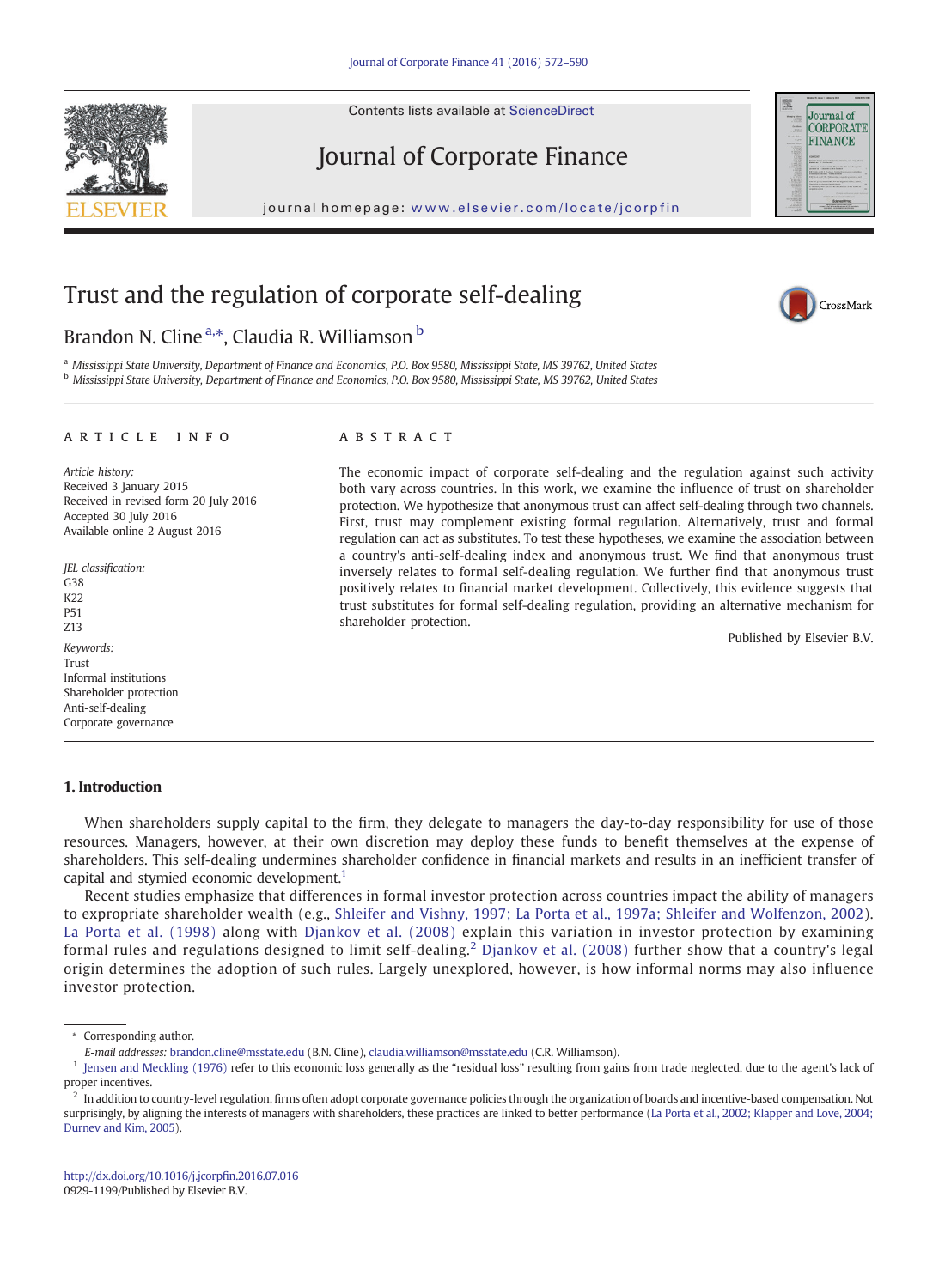<span id="page-1-0"></span>In this paper, we examine how anonymous trust influences shareholder protection against self-dealing of corporate insiders. We focus on anonymous trust because of its ability to promote cooperative attitudes outside of local networks, which is the type of cooperation needed to facilitate financial exchange.

A financial exchange places resources at the disposal of another party with the expectation of a beneficial economic payoff. This type of transaction seldom involves face-to-face interaction and is often impersonal in nature. Thus, shareholders supply capital only when they expect managers not to cheat and expropriate wealth. In this context, trust facilitates the supply of capital because shareholders believe managers will act in their best interest. [Guiso et al. \(2008\)](#page-18-0) find support for this argument, documenting that trusting individuals invest more in the stock market. More broadly, a large body of empirical work finds evidence suggesting that trusting societies experience higher levels of economic and financial development (e.g., [Knack and](#page-18-0) [Keefer, 1997; Zak and Knack, 2001; Guiso et al., 2004; Tabellini, 2010; Algan and Cahuc, 2010\)](#page-18-0).

Our paper provides a specific mechanism for how trust relates to financial outcomes—by influencing shareholder protection. We hypothesize two channels through which trust may influence this protection. First, countries can adopt formal legal provisions to protect shareholders and promote financial development. However, [Algan and Cahuc \(2013\)](#page-17-0) argue that it is difficult, if not impossible, to create formal rules that sustain all complex financial exchanges—similar to the difficulty of writing complete contracts. Trust may fill these missing gaps, lowering transaction and monitoring costs, thereby complementing formal self-dealing regulation. The combined outcome is less self-dealing behavior and greater financial development.

Second, trust and formal regulation may act as substitutes. On one hand, trust can substitute for formal regulation. In the presence of weak formal rules protecting shareholders, trust is critical for facilitating financial exchange ([Knack and Keefer,](#page-18-0) [1997](#page-18-0)). In trusting societies, individuals do not expect to be cheated because they believe others have internalized moral rules deterring self-dealing behavior. Thus, individuals may not demand formal regulation to prevent self-dealing. In these societies, trust can substitute for formal regulation, directly providing shareholder protection.

On the other hand, formal self-dealing regulation may substitute for a lack of trust. Individuals in low trust societies expect others to behave opportunistically. They therefore demand government regulation to promote cooperation and exchange ([Aghion et al., 2010](#page-17-0)). In this scenario, anti-self-dealing regulation substitutes for a lack of trust and provides shareholder protection.

To test these conjectures, we empirically examine the association between a measure of anonymous trust and the countrylevel anti-self-dealing (ASD) index. This index, developed by [Djankov et al. \(2008\),](#page-17-0) measures formal legal rules of minority shareholder protection against expropriation by corporate insiders. Anonymous trust, collected from the World Values Surveys (WVS), captures how trustworthy an individual perceives those whom they meet for the first time.

Our evidence suggests that anonymous trust is inversely associated with formal self-dealing regulation. A one standard deviation increase in anonymous trust reduces the ASD index by approximately a one-half standard deviation. This result is robust when controlling for endogeneity, institutional quality, and economic factors. The inverse association suggests that anonymous trust and formal regulation act as substitutes.

We further find that anonymous trust positively relates to financial market development. Specifically, anonymous trust is positively associated with market capitalization, number of firms per capita, IPOs to GDP, share turnover, and GDP per capita, and is negatively associated with the benefits of private control. Thus, while anonymous trust negatively impacts formal shareholder protection on the books, we find that it positively relates to measures of a healthy financial system. This finding lends support to the hypothesis that anonymous trust can substitute for formal shareholder protection, limiting self-dealing behavior and promoting financial development.

Our paper contributes to the literature at the intersection of culture and finance. Griffi[n et al. \(2014\)](#page-17-0) find that culture influences corporate governance across countries. We find that trust affects country level rules pertaining to investor protection. Our work also closely relates to [Licht et al. \(2005\)](#page-18-0) who find cultures that minimize uncertainty and promote social harmony have less formal shareholder protection. [Djankov et al. \(2008\)](#page-17-0) show that legal origins predict the ASD index. For all measures of shareholder protection, they find a pronounced difference between common and civil law countries. They note that, "this does not mean that politics, media, or culture do not affect legal rules – they surely do" (p. 462). Our findings suggest that anonymous trust is one such predictor.

Perhaps the greatest distinction between our work and previous literature is that we empirically link anonymous trust inversely to formal shareholder protection, yet anonymous trust positively predicts financial development. We view this combined result as suggesting that trust can substitute for formal regulation, providing an alternative mechanism for shareholder protection.

# 2. Conceptual framework

### 2.1. Trust and finance literature

Trust exists when an individual places resources at the disposal of another party without a legal commitment but with an expectation that this act will have a beneficial economic payoff ([Coleman, 1990](#page-17-0)). Due to the promise of future payment with an often-unknown party, financial transactions face larger transaction costs than other forms of exchange. Trust can lower these costs. [La Porta et al. \(1997b\)](#page-18-0) argue trust is important for generating cooperation among people who interact infrequently. This applies to minority shareholders since they are unlikely to know controlling shareholders or top managers personally.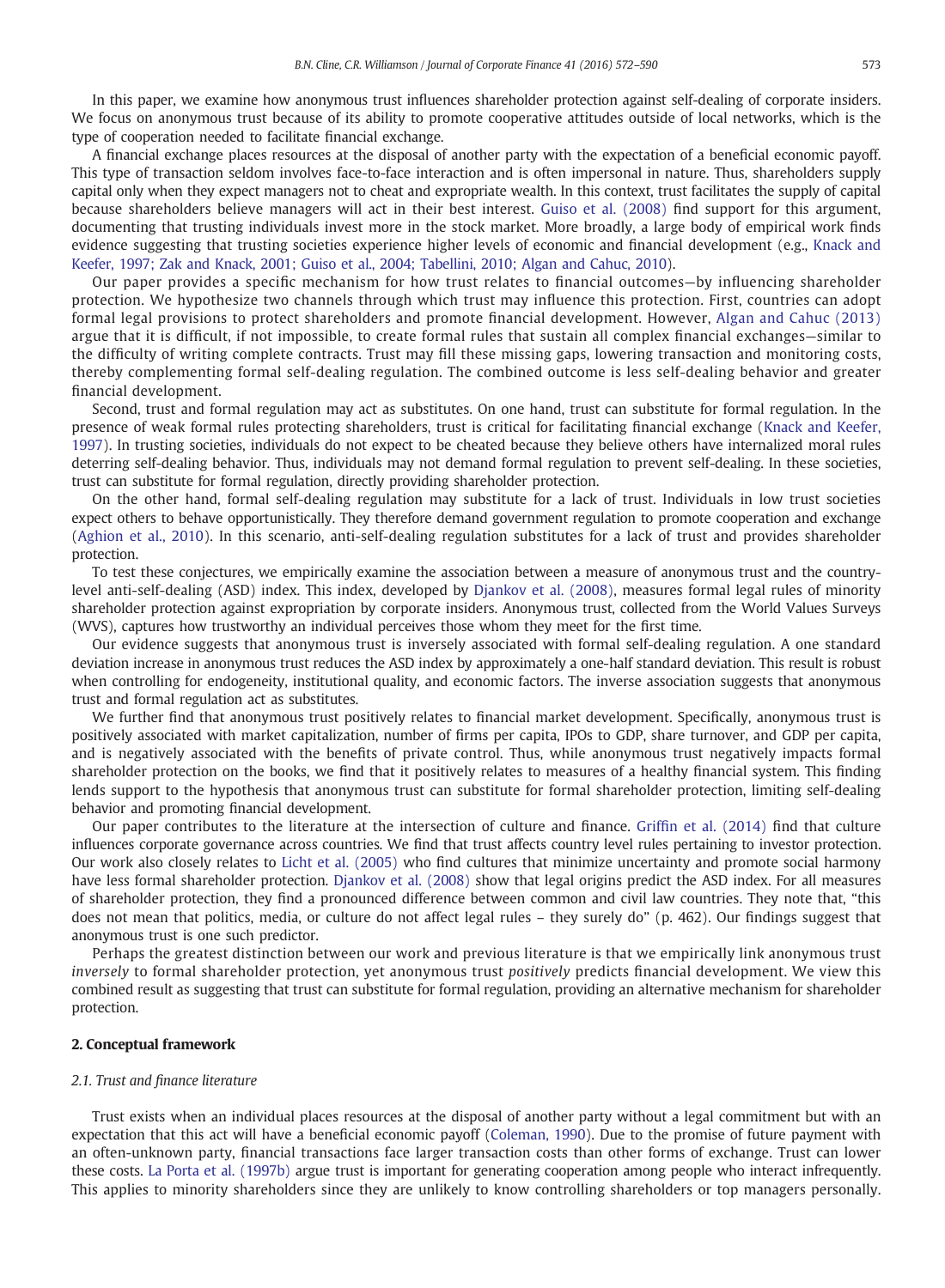Therefore, if potential shareholders trust in strangers, the likelihood they trust corporate insiders increases, as does their willingness to supply capital.

The importance of anonymous trust centers on the difference between generalized and limited morality. Banfi[eld \(1958\)](#page-17-0) illustrates that societies with limited morality promote codes of good conduct within personal networks, but allow selfish behavior outside their own network. Generalized morality, on the other hand, describes societies that promote moral behavior both inside and outside personal circles. These societies tend not to act opportunistically, leading to attitudes of reciprocal cooperation. This instills confidence and trust outside local networks since individuals who practice generalized morality are less likely to cheat others even when they do not know the person with whom they are dealing. Thus, generalized morality is linked to trusting in people an individual does not know personally.

Studies documenting that trust underpins exchange focus on trust among individuals not bound by personal ties. For example, [Guiso et al. \(2004\)](#page-17-0) find that households in the more trusting northern regions of Italy invest smaller portions of savings in cash and larger portions in the stock market, and they use checks and credit institutions more frequently. In less trusting southern regions, households rely on close networks for loans. Similarly, [Guiso et al. \(2009\)](#page-18-0) find that bilateral trust between countries leads to more trade in goods, financial assets, and direct investment.

In addition, anonymous trust is beneficial for firms since large corporations rely on cooperation between strangers ([Fukuyama,](#page-17-0) [1995](#page-17-0)). [La Porta et al. \(1997b\)](#page-18-0) empirically document that trust increases large firms' share of the economy. Supporting this, [Cingano and Pinotti \(2012\)](#page-17-0) find that trust is associated with greater decentralization and larger firms.

# 2.2. Hypotheses development

To provide a theoretical link between anonymous trust, formal investor protection, self-dealing behavior, and financial outcomes, we create a conceptual framework presented in [Fig. 1.](#page-3-0) Arrow D identifies the connection between self-dealing behavior and financial market outcomes. Arrow A illustrates the association between formal regulation and self-dealing. Arrows B and C define two possible avenues for the influence of trust on financial markets. Arrow B identifies the association between trust and formal regulation. Arrow C identifies trust's direct effect on self-dealing behavior. We discuss the conceptual links below, providing a theoretical basis for our conjecture that trust can affect financial outcomes by either complementing formal regulation or serving as an alternative to regulation.

It is well established that formal regulation of investor protection leads to financial development (e.g., [Shleifer and Vishny,](#page-18-0) [1997; La Porta et al., 1997a, 1998; Shleifer and Wolfenzon, 2002\)](#page-18-0). [La Porta et al. \(1998\)](#page-18-0) create an index of anti-director rights to proxy for minority shareholder protection and relate the index to economic and financial outcomes.<sup>3</sup> In a follow-up, [Djankov et al. \(2008\)](#page-17-0) develop a theoretically based measure of legal protection for minority shareholders against expropriation by corporate insiders, the ASD index. They illustrate that these measures of formal self-dealing regulation positively relate to financial development. Others also document the effects of anti-self-dealing regulation. For example, [Liu and Magnan \(2011\)](#page-18-0) find empirical evidence that self-dealing regulation enhances firm value. [Chen et al. \(2009\)](#page-17-0) show that in emerging markets the ASD index is a substitute for firm-level corporate governance and reduces the cost of equity.

This association is between formal regulation, i.e., laws on the books, and financial outcomes. These provisions are designed to limit self-dealing behavior as indicated by Arrow A in [Fig. 1](#page-3-0). The ability to minimize self-dealing is what leads to financial development, as represented by Arrow D.

We contend that trust can affect financial outcomes by substituting for formal rules or by complementing regulation. If trust complements formal regulation, we expect a positive association between trust and the ASD index, represented by Arrow B. This indicates an indirect effect between trust and self-dealing behavior, a link supported by economic theory. As defined by [North](#page-18-0) [\(1990\),](#page-18-0) institutions are 'rules of the game', both formal and informal, which govern actions through incentives. When both formal and informal institutions are present and well-functioning, incentives align and transactions costs are lower resulting in additional economic exchanges.

[Dal Bo et al. \(2010\)](#page-17-0) suggest that formal and informal rules act as complements if formal rules sustain informal norms. [Aghion](#page-17-0) et al.'[s \(2010\)](#page-17-0) theoretical model predicts that trust and regulation coevolve, supporting a complements story. [Carlin et al. \(2009\)](#page-17-0) show that regulation and trust act as complements if the introduction of formal rules facilitates the development of trust. Thus, when a legal system is well-functioning, trust complements formal rules, further enabling complex transactions. In this way, trust contributes to financial development by lowering transactions costs and facilitating exchanges that cannot be fully specified in a contract. This lends support to a complements hypothesis.

H1. Trust and formal anti-self-dealing regulations are complements.

Empirical support for this hypothesis occurs if trust positively associates with both the ASD index and financial market outcomes.

An alternative, however, is that Arrow B inversely relates to regulation, suggesting trust substitutes for formal rules. If trust substitutes for formal regulation, we expect a negative association between trust and anti-self-dealing regulation, represented by Arrow B. A substitution also implies a direct effect between trust and self-dealing behavior (Arrow C).

 $3$  For a counter argument, we note that [Coffee \(1999\)](#page-17-0) and [Spamann \(2010\)](#page-18-0) are critical of this measure of minority shareholder protection.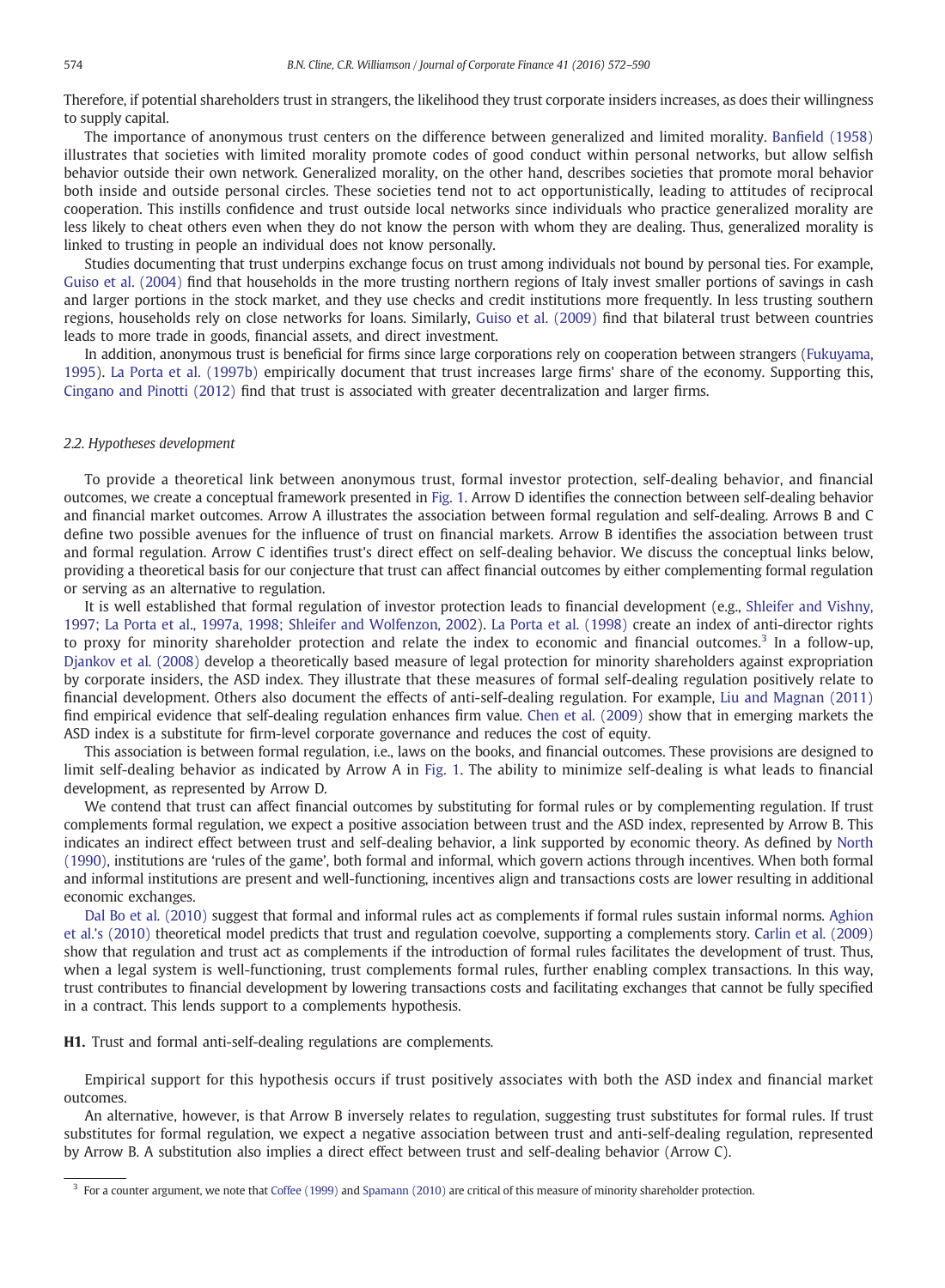<span id="page-3-0"></span>

Fig. 1. Trust, Regulation, and Financial Market Outcomes This figure provides a simple theoretical depiction of the link beween trust, formal investor protection, and financial outcomes. Arrow D identifies the connection between self-dealing behavior and financial market outcomes. Arrow A illustrates the association between formal regulation and self-dealing behavior. Arrows B and C define two possible avenues for the influence of trust on financial markets. Arrow B identifies the association where trust provides shareholder protection by complementing existing formal regulations. Arrow C identifies trust's direct effect on self-dealing behavior whereby trust substitutes for formal regulation.

[Williamson \(2005\)](#page-18-0) contends that informal norms provide internal constraints on individual behavior. [Fukuyama \(1995\)](#page-17-0) describes trust as the set of reciprocal moral habits and obligations that are internalized, thereby reducing wealth expropriation. Others show that trust establishes generalized moral rules directly affecting economic outcomes (e.g., [Licht et al., 2005; Guiso](#page-18-0) [et al., 2006; Tabellini, 2010\)](#page-18-0). The implication is that trust limits opportunistic behavior in private dealings, lessening the need for formal protection. If so, a society's level of trust shapes preferences for regulation. For example, [Dixit \(2004\)](#page-17-0) argues that trust facilitates anonymous exchange and reduces the need for external contract enforcement. [Pinotti \(2012\)](#page-18-0) finds that distrust predicts regulation of the entry of new firms, and [Aghion et al. \(2010\)](#page-17-0) show distrust leads to demand for government regulation over commercial activity. As a result, high trust societies may not demand formal regulation to establish protection since they do not believe it necessary to prevent others from self-dealing; thus, trust can act as a substitute for formal rules [\(Carlin](#page-17-0) [et al., 2009\)](#page-17-0).

Substitution may also occur when government chooses not to provide or enforce formal financial regulation [\(Knack and](#page-18-0) [Keefer, 1997](#page-18-0)). [Allen et al. \(2005\)](#page-17-0) document substantial growth in the Chinese private sector despite the absence of a strict legal system. They assert that business culture and social norms play a significant role in facilitating growth. [Allen et al. \(2012\)](#page-17-0) also find that despite a lack of legal investor protection, India experienced high growth due to a reliance on 'informal and extra-legal mechanisms'. This leads to our second hypothesis.

H2A. Anonymous trust substitutes for formal anti-self-dealing regulation.

If trust acts as a substitute for regulation against self-dealing, trust should negatively correlate with the ASD index. Trust should also positively relate to financial market outcomes. These results combined would indicate that trust is limiting self-dealing behavior and promoting financial development.

A negative correlation between trust and the ASD index could also exist if formal regulation substitutes for a lack of trust. Distrust may generate preferences for regulation. As suggested by [Pinotti \(2012\),](#page-18-0) low trust individuals expect more harm from unbridled market participants than from government control. This preference for regulation holds even when individuals realize their government is corrupt and ineffective ([Aghion et al., 2010](#page-17-0)). People who lack trust expect others to behave opportunistically and therefore demand government intervention. As a result, the government intervenes to regulate actions attempting to promote cooperation and economic exchange. [Knack and Keefer \(1997\)](#page-18-0) argue that if trust is low, formal regulation may aid in establishing cooperation.

H2B. Formal anti-self-dealing substitutes for a lack of anonymous trust.

Similar to H2A, H2B hypothesizes an inverse association between trust and the ASD index. Contrary to H2A, however, if formal regulation is completely substituting for a lack of trust, trust should not significantly relate to financial market development once formal anti-self-dealing provisions are included. If trust retains a significant association with financial outcomes after including the ASD index, formal regulation is not completely substituting for lack of trust.

[Djankov et al. \(2008\)](#page-17-0) and [La Porta et al. \(2008\)](#page-18-0) highlight the necessity to control for legal origin when predicting the adoption of regulation. Legal origins represent how a country's legal process is organized based on common or civil law identity of the colonizer. Common law nations have less hierarchical regulations and more market-oriented processes of social control relative to civil law ([La Porta et al., 2008](#page-18-0)). Civil law countries tend to intervene in the economy, adopting regulations that do not promote financial development ([La Porta et al., 1999, 2008\)](#page-18-0).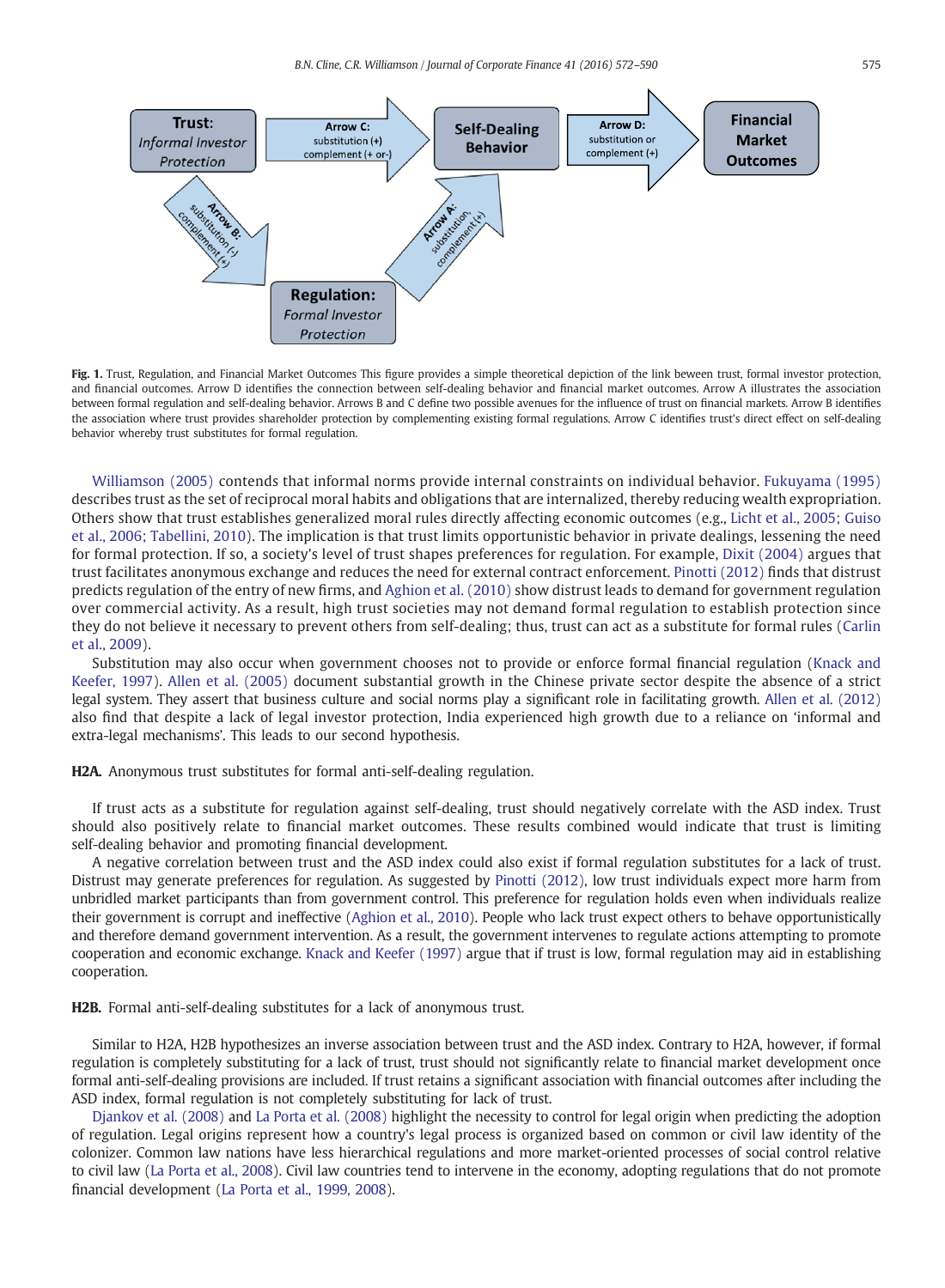[Beck et al. \(2003\)](#page-17-0) argue that legal origin may influence financial regulation because legal traditions diverge with respect to state versus individual rights. Civil law places preference on state dominance over the protection of individual investors. In these countries, formal regulations tend to favor state rights over investor rights. As a result, civil law countries are less likely to adopt regulation in line with shareholder protection.<sup>4</sup> English legal origin (common law) evolved to protect private property rights against government expropriation. This resulted in common law countries supporting financial development, including the adoption of rules to protect shareholders.

At a broader level, this argument is consistent with [Djankov et al.](#page-17-0)'s (2003b) model of how societies manage social disorder, including investor protection. Every society faces a trade-off between market disorder and government control of such disorder. Common law differs from civil law by its "encouragement of private solutions to the problem of disorder. In a common law system, statutes seek to reduce the costs of these private solutions, but not to replace them with public ones. Mandatory disclosure and arm's-length approval are very clear examples of this broader strategy of social control of business associated with common law" [\(Djankov et al., 2003a](#page-17-0), p. 463). Therefore, common law countries are more likely to adopt rules associated with the ASD index, whereas civil law countries are less inclined to adopt rules that facilitate investor protection. This is empirically documented by [Djankov et al. \(2008\)](#page-17-0).

While legal origin captures the identity of a colonizer, colonization strategy created dramatic shifts in institutional quality [\(Nunn, 2009](#page-18-0)). [Acemoglu et al. \(2001, 2002\)](#page-17-0) show that current income levels are determined not by the identity of the colonizer but by strategy. If colonizers perceived a country as hospitable and inhabited the new land, higher quality institutions were established. Alternatively, those with a short-term perspective extracted resources, which reduced institutional quality. Countries colonized by an extractive colonization strategy are among the poorest countries today. For example, regions within Africa with the highest slave extraction currently have the lowest levels of trust and income [\(Nunn, 2008; Nunn and Wantchekon, 2011\)](#page-18-0).

Colonizers deciding to inhabit transferred their knowledge, institutions and culture, including trust. Thus, colonization not only impacts current legal rules regarding investor protection (via legal origin), but how a country was colonized also affects current trust and income levels. This co-determination highlights the need for controlling for legal origin and income to isolate trust's impact on investor protection. It also speaks to the importance of controlling for endogeneity through our instrumental variable strategy.

# 3. Data

Following [Djankov et al. \(2008\),](#page-17-0) we measure the regulation of self-dealing with the ASD index. The index measures strength of minority shareholder protection against self-dealing by controlling shareholders. It is not designed to capture corporate crime; instead, it measures the difficulty for minority shareholders to prevent self-dealing or to recover damages if a controlling shareholder decides to enrich himself at the expense of shareholders while following the law.

[Djankov et al. \(2008\)](#page-17-0) collect data across countries by developing an artificial self-dealing transaction between two firms controlled by the same person. This transaction in principle can be used to improperly enrich the controlling shareholder. In order to collect standardized legal responses, they team up with Lex Mundi law firms to code how each country's legal system would regulate such a transaction. These regulations are rules designed to incentivize good behavior, such as extensive disclosure, approval procedures for transactions, and facilitation of private litigation.

[Djankov et al. \(2008\)](#page-17-0) create two sub-indices of the ASD index. An ex-ante ASD index is constructed by extracting the first principal component of approval by disinterested shareholders, disclosures by buyer, disclosures by controlling shareholder, and whether an independent review is required. The second group captures ex-post rules based on ease of proving wrongdoing, including acquiring access to evidence and ex-post disclosures. The ex-post ASD index is constructed from the first principal component of disclosures in periodic filings, standing to sue, rescission, ease of holding controlling shareholders liable, ease of holding the approving body liable, and access to evidence. The overall ASD index is the combination of both the ex-ante and ex-post indices.

The ASD index represents formal regulations 'on the books' designed to protect minority shareholders, which essentially measures the hurdles that the controlling shareholder must clear in order to get away with such a transaction. The more hurdles, the higher score a country receives on the ASD index. The higher the score, the more regulations a country has adopted to protect against self-dealing. We note that the index does not directly capture enforcement of these regulations, only that they exist.<sup>5</sup> All three anti-self-dealing indices are scaled from zero to one. The analysis is limited to cross-country OLS regressions since the ASD index is not available over time, a common issue with cross-country data (e.g., [Stulz and Williamson, 2003; La Porta et al., 2008\)](#page-18-0).

Anonymous trust is the percentage of respondents saying they trust people they meet for the first time, and is collected and aggregated at the country level using survey data from WVS.<sup>6</sup> In order to maximize sample size, we use the last two waves from

<sup>&</sup>lt;sup>4</sup> The idea that regulation is written to promote government over private interest is consistent with public choice literature, which provides an explanation regarding why individuals in high trust civil law countries may not demand public regulation against self-dealing. Not only do they perceive it unnecessary, but the perceived benefit from the additional protection from regulation is less than the potential cost from government intervention. In this light, fear of government expropriation is greater than private managerial expropriation.

<sup>5</sup> [Djankov et al. \(2008\)](#page-17-0) create a separate public enforcement index. They do not find a significant relation between public enforcement and financial development. However, [Jackson and Roe \(2009\)](#page-18-0) create new measures and find that public enforcement is as important as disclosure in explaining financial market outcomes and is more important than private liability rules.

 $6$  Support in the literature is offered for aggregating trust at the country level. [Algan and Cahuc \(2013\)](#page-17-0) provide support for national aggregation. They highlight that what drives the results between trust and outcomes is cross-country variation in trust, not within country variation. Thus, our results should not be sensitive to national aggregation.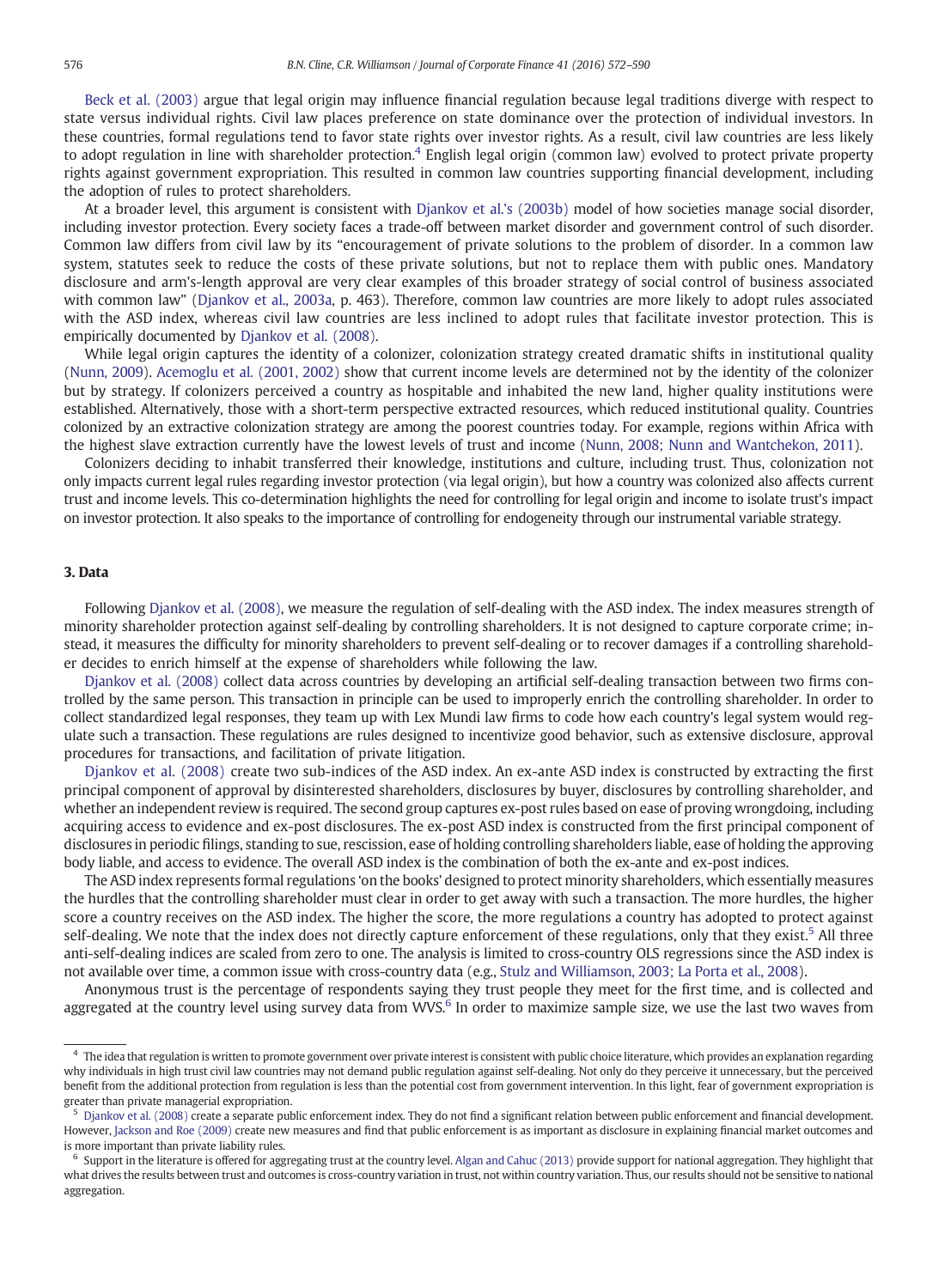2005 to 2009 and 2010 to 2014, consisting of over 162,000 individual responses.7 [Bjørnskov \(2010\)](#page-17-0) argues that this approach is valid since trust scores are stable over time.

As shown in [La Porta et al. \(2008\),](#page-18-0) laws on the books, including self-dealing regulation, are influenced by a country's legal system represented by legal origins. Legal origin is classified by its respective tradition: English, German, French, or Scandinavian. The data are collected from [La Porta et al. \(2008\)](#page-18-0). English legal origin is the omitted variable ([Djankov et al., 2008; La Porta et al., 2008](#page-17-0)).

In addition to legal origins, we control for income per capita measured by log GDP per capita in 2012 (PPP, constant 2011 international dollar) collected from [WDI \(2014\)](#page-18-0). By doing so, we proxy for colonization strategy and quality of rule enforcement ([La Porta et al., 2008\)](#page-18-0).<sup>8</sup> In addition, as a country improves its financial development, it may also improve the regulatory environment. Not only can a wealthier country more easily afford to adopt and enforce regulatory rules compared to a poorer country, but investors can apply political pressure for greater investor protection. Thus, we always control for income. All remaining variables are described in [Appendix A](#page-15-0).

Table 1 presents summary statistics for our primary variables of interest. The ASD index and anonymous trust are available for 45 countries. Many controls are available for a smaller subset, therefore, the number of observations varies depending on specification. The ASD index ranges from 0.08 to 1.00, with a mean of 0.46 and a standard deviation of 0.24. Singapore ranks the highest with the most formal legal regulations against self-dealing. Ecuador scores the lowest on the ASD index. Finland scores at the mean. Anonymous trust has a mean of 26.1%, a standard deviation of 14%, and ranges from 5.4% (Peru) to 65.7% (Norway).

#### Table 1

Summary statistics

ASD index measures the strength of minority shareholder protection against self-dealing by the controlling shareholder. A higher score on the ASD index indicates more formal country-level legal protection against self-dealing. Ex-ante ASD index is a sub-index of the ASD index capturing the required disclosure, approval by disinterested shareholders, and necessity of an independent review. Ex-post ASD index is a sub-index of the ASD index measuring ex-post rules based on ease of proving wrongdoing, including acquiring access to evidence, and ex-post disclosures. Anonymous trust is the percentage of WVS respondents saying they trust people they meet for the first time. Market capitalization is the average of the stock market capitalization to GDP. Control premium is the difference between the price per share paid for the control block and the exchange price two days after the announcement of the control transaction, divided by the exchange price and multiplied by the ratio of the proportion of cash flow rights in the controlling block. Ln firms/pop is the log number of domestic companies listed on the country's stock exchange divided by population, and IPOs is the average ratio of the equity issued by newly listed firms to GDP. Turnover is total value of shares traded divided by GDP. Log GDP is the log GDP per capita measured in 2012 or closest year available. English, French, German, and Scan indicate a country's legal origin.

| Variable                              | Observations | Mean   | Std. Dev. | Min      | Max    |
|---------------------------------------|--------------|--------|-----------|----------|--------|
| Anti-self-dealing regulation & trust: |              |        |           |          |        |
| ASD index                             | 45           | 0.46   | 0.24      | 0.08     | 1.00   |
| Ex-ante ASD index                     | 45           | 0.40   | 0.35      | 0.00     | 1.00   |
| Ex-post ASD index                     | 45           | 0.53   | 0.24      | 0.08     | 1.00   |
| Anonymous trust                       | 45           | 26.13  | 13.98     | 5.40     | 65.70  |
| Financial development:                |              |        |           |          |        |
| Market capitalization                 | 45           | 68.07  | 45.38     | 0.38     | 186.62 |
| Control premium                       | 29           | 0.09   | 0.12      | $-0.01$  | 0.49   |
| Ln firms/pop                          | 45           | 2.09   | 1.30      | 0.07     | 4.73   |
| <b>IPOs</b>                           | 35           | 2.90   | 3.01      | 0.00     | 11.27  |
| Turnover                              | 45           | 48.02  | 48.93     | 0.01     | 214.32 |
| Log GDP                               | 45           | 9.80   | 0.87      | 7.22     | 11.19  |
| GDP per capita                        | 45           | 24,516 | 17,531    | 1360     | 72,724 |
| Legal origin:                         |              |        |           |          |        |
| English                               | 14           | 0.31   | 0.47      | $\bf{0}$ |        |
| French                                | 21           | 0.47   | 0.50      | $\Omega$ |        |
| German                                | 7            | 0.16   | 0.37      | $\Omega$ |        |
| Scan                                  | 3            | 0.07   | 0.25      | 0        |        |

The analysis on financial market outcomes uses a total of six measures, including average stock market capitalization (% of GDP), control premium, log number of firms per capita, IPOs to GDP, turnover ratio, and log GDP per capita. The average income per capita across our sample is about \$24,516 and approximately the average income in Russia. The standard deviation is \$17,531, with a range from \$1360 (Zimbabwe) to \$72,724 (Singapore).

[Table 2](#page-6-0) provides the correlation matrix for our main variables. The association between anonymous trust and the ASD index is negative and insignificant. However, as discussed earlier, univariate correlations do not take into account the conditional effects of

<sup>7</sup> Wave five spanned from 2005 to 2009 surveying 54 countries and over 77,000 individuals; Wave 6 spanned from 2010 to 2014 surveying 57 countries and over 85,000 individuals. Samples are drawn from the entire population of 18 years and older. The minimum sample is 1000. Stratified random sampling is used to obtain representative national samples. Respondents are interviewed in person by professional organizations using uniformly structured questionnaires.

If we substitute contract enforcement for income per capita the results of our baseline specification are unchanged.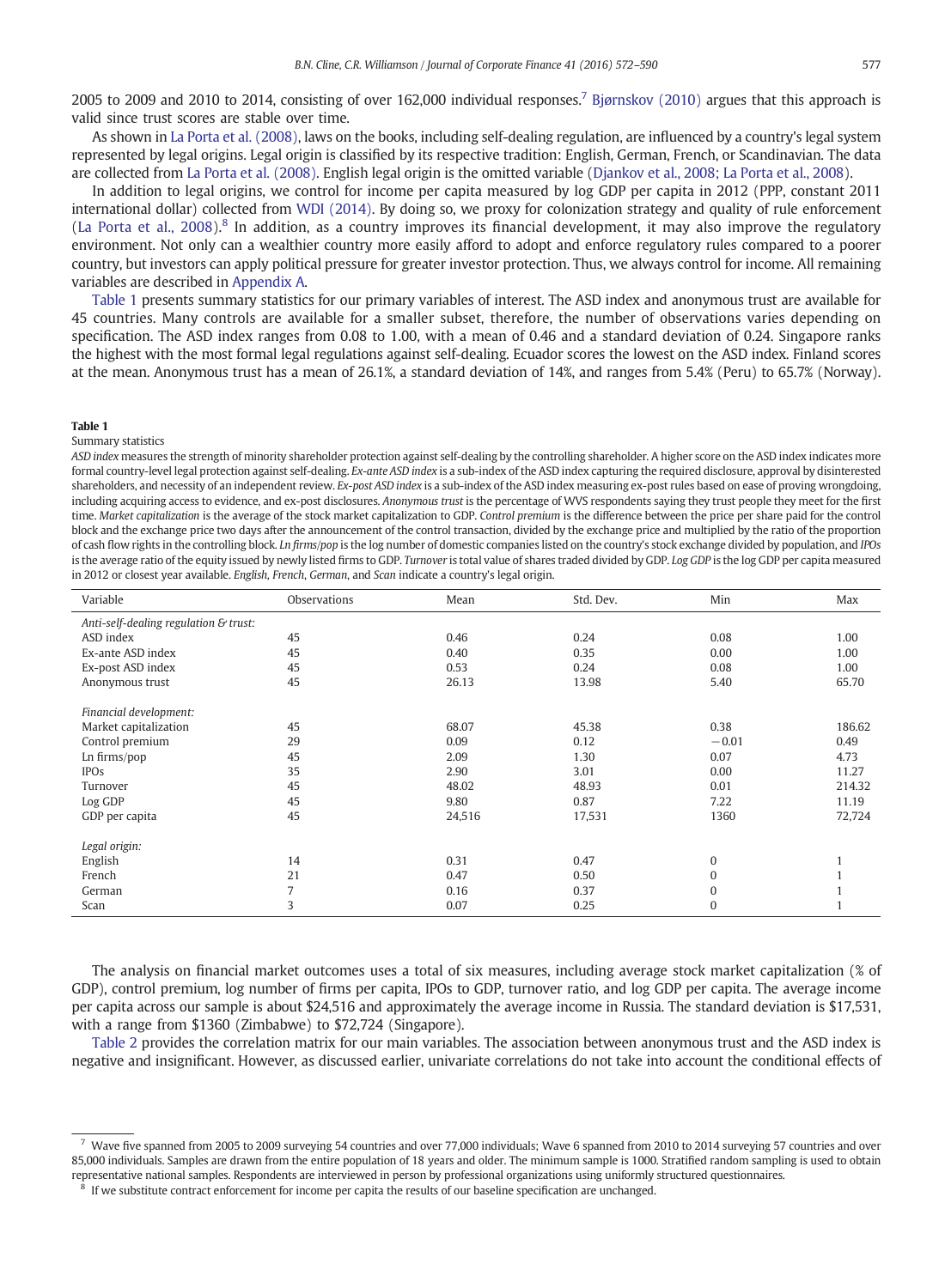<span id="page-6-0"></span>Correlation matrix

This table reports correlations between our variables of interest. ASD index is the index measuring the strength of minority shareholder protection. Anonymous trust is the percentage of WVS respondents saying they trust people they meet for the first time. Common law and Civil law are countries where the legal origin is common and civil, respectively. Market capitalization is the average of the stock market capitalization to GDP. Control premium is the difference between the price per share paid for the control block and the exchange price two days after the announcement of the control transaction, divided by the exchange price and multiplied by the ratio of the proportion of cash flow rights in the controlling block. Ln firms/pop is the log number of domestic companies listed on the country's stock exchange divided by population, and IPOs is the average ratio of the equity issued by newly listed firms to GDP. Turnover is total value of shares traded divided by GDP. Log GDP is the log of GDP per capita measured in 2012 or closest year available. Bolded coefficients indicate significance at the 5% level.

|                       |         | ASD index Anonymous trust Common law Civil law Market cap. Control premium Ln firms/pop IPOs Turnover |         |         |         |         |      |      |      | Log GDP |
|-----------------------|---------|-------------------------------------------------------------------------------------------------------|---------|---------|---------|---------|------|------|------|---------|
| ASD index             | 1.00    |                                                                                                       |         |         |         |         |      |      |      |         |
| Anonymous trust       | $-0.02$ | 1.00                                                                                                  |         |         |         |         |      |      |      |         |
| Common law            | 0.67    | 0.05                                                                                                  | 1.00    |         |         |         |      |      |      |         |
| Civil law             | $-0.67$ | $-0.05$                                                                                               | $-1.00$ | 1.00    |         |         |      |      |      |         |
| Market capitalization | 0.50    | 0.29                                                                                                  | 0.33    | $-0.33$ | 1.00    |         |      |      |      |         |
| Control premium       | $-0.38$ | $-0.48$                                                                                               | $-0.35$ | 0.35    | $-0.33$ | 1.00    |      |      |      |         |
| Ln firms/pop          | 0.30    | 0.56                                                                                                  | 0.20    | $-0.20$ | 0.62    | $-0.60$ | 1.00 |      |      |         |
| <b>IPOs</b>           | 0.46    | 0.52                                                                                                  | 0.31    | $-0.31$ | 0.51    | $-0.43$ | 0.68 | 1.00 |      |         |
| Turnover              | 0.39    | 0.40                                                                                                  | 0.22    | $-0.22$ | 0.66    | $-0.36$ | 0.54 | 0.65 | 1.00 |         |
| Log GDP               | 0.17    | 0.54                                                                                                  | $-0.16$ | 0.16    | 0.33    | $-0.36$ | 0.65 | 0.60 | 0.53 | 1.00    |

other determinants such as income and legal origin. Income and anonymous trust positively correlate at the 5% level. The ASD index and common law have a positive and significant coefficient of 0.67, indicating that common law countries adopt greater formal regulation against self-dealing. This supports the argument from [Beck et al. \(2003\)](#page-17-0) and the empirical findings of [La Porta et al. \(2008\)](#page-18-0) and [Djankov et al. \(2008\)](#page-17-0).

In Fig. 2, the correlation between the ASD index and anonymous trust is plotted for each country, split according to common and civil legal origin. The scatterplot shows several distinctions. First, for common law countries, there appears to be a positive association between anonymous trust and formal regulation. Not surprisingly, the common law sample has higher ASD index scores. For civil law countries, this association is negative. These unconditional correlations highlight the difference in regulatory adoption between common versus civil law countries.

[Table 3](#page-7-0) provides statistics for our primary variables of interest for each country in the sample. Due to the impact of legal origins, the sample is bifurcated into common and civil law countries. Summary statistics, reported at the bottom of [Table 3](#page-7-0), reveal a distinct difference in the ASD index. The mean for common law countries is twice of that of countries with civil legal origins. Singapore has the most formal legal regulations against self-dealing overall and among common law countries. Interestingly, the lowest country on the ASD index in the common law sample, Zimbabwe, has an ASD rank slightly higher than the mean of civil law countries. For civil law, China ranks the highest on the ASD index. Ecuador and Ukraine tie for the lowest. The mean civil law country is Spain, with a 0.37 ASD index score.

Among common law countries, Canada ranks the highest for anonymous trust at 49.8, and Malaysia ranks the lowest at 7.4. For countries with civil law origins, Norway has the highest level of anonymous trust at 65.7. The lowest ranking civil law country is Peru at 5.4. Differences in the means of trust and income across common and civil law countries are insignificant.



Fig. 2. Anti-self-dealing index and anonymous trust ASD index measures shareholder protection against self-dealing. Anonymous trust is the percentage of WVS respondents saying they trust people they meet for the first time.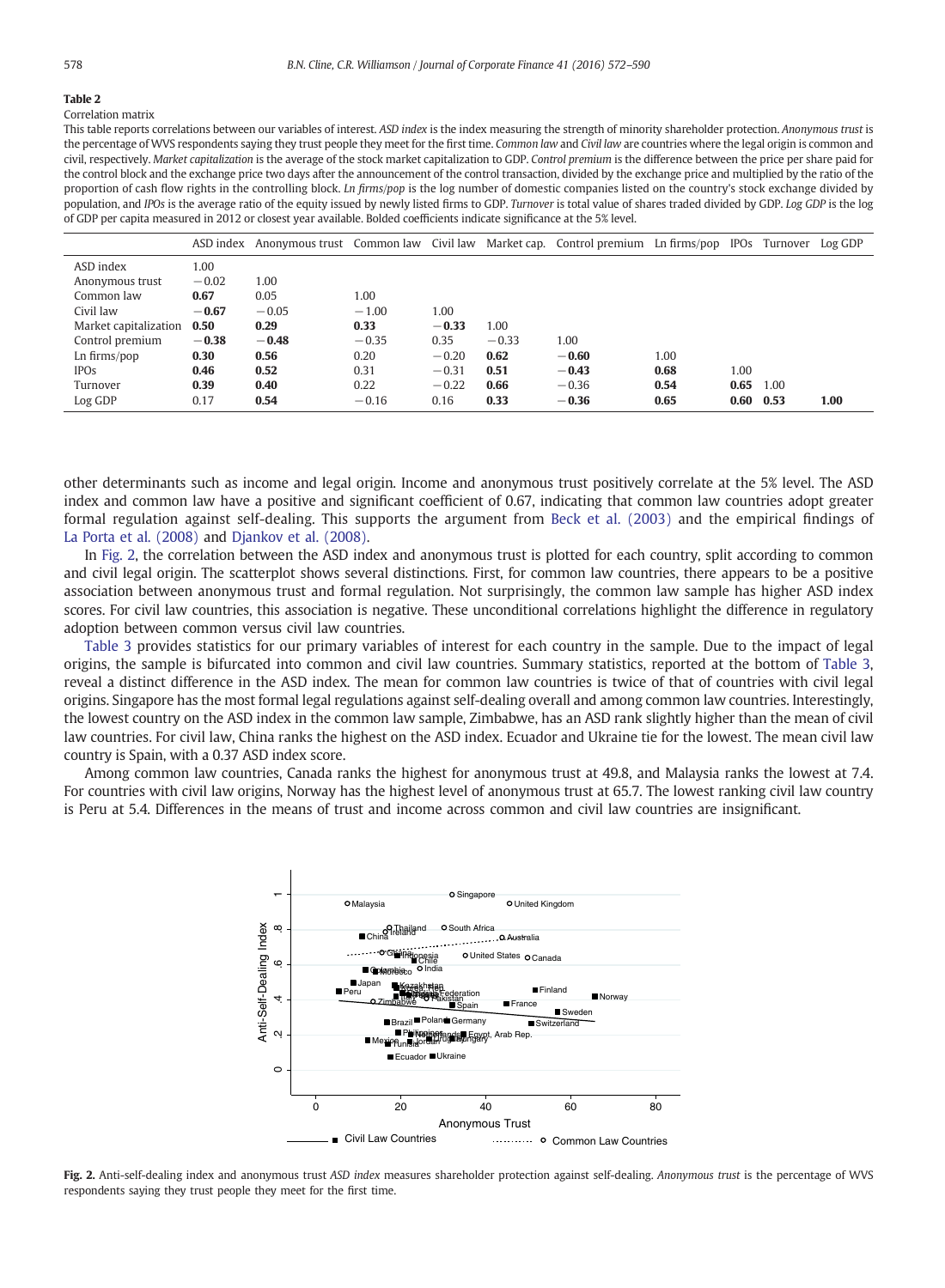<span id="page-7-0"></span>Country statistics

The ASD index is the index measuring the strength of minority shareholder protection. Anonymous trust is the percentage of WVS respondents saying they trust people they meet for the first time. Common law and Civil law countries are countries where the legal origin is common and civil, respectively.

|                       | ADS index | Anonymous trust | GDP per capita |
|-----------------------|-----------|-----------------|----------------|
| Common law countries: |           |                 |                |
| Singapore             | 1.00      | 32.1            | 72,725         |
| United Kingdom        | 0.95      | 45.6            | 35,722         |
| Malaysia              | 0.95      | 7.4             | 22,280         |
| South Africa          | 0.81      | 30.2            | 12,198         |
| Thailand              | 0.81      | 17.3            | 13,824         |
| Ireland               | 0.79      | 16.4            | 43,834         |
| Australia             | 0.76      | 43.9            | 43,818         |
| Ghana                 | 0.67      | 15.6            | 3702           |
| <b>United States</b>  | 0.65      | 35.2            | 51,749         |
| Canada                | 0.64      | 49.8            | 41,298         |
| India                 | 0.58      | 24.5            | 5138           |
| Nigeria               | 0.43      | 21.7            | 5535           |
| Pakistan              | 0.41      | 26.1            | 4437           |
| Zimbabwe              | 0.39      | 13.5            | 1361           |
| Civil law countries:  |           |                 |                |
| China                 | 0.76      | 10.9            | 10,960         |
| Indonesia             | 0.65      | 19.2            | 9011           |
| Chile                 | 0.63      | 23.1            | 21,468         |
| Colombia              | 0.57      | 11.7            | 11,892         |
| Morocco               | 0.56      | 14.0            | 6998           |
| Japan                 | 0.50      | 8.8             | 35,618         |
| Kazakhstan            | 0.48      | 18.6            | 21,882         |
| Korea, Rep.           | 0.47      | 19.0            | 30,011         |
| Finland               | 0.46      | 51.6            | 39,199         |
| Peru                  | 0.45      | 5.4             | 11,805         |
| Russia                | 0.44      | 20.4            | 23,589         |
| Turkey                | 0.43      | 21.9            | 18,551         |
| Norway                | 0.42      | 65.7            | 66,141         |
| Italy                 | 0.42      | 18.9            | 34,926         |
| France                | 0.38      | 44.9            | 36,785         |
| Spain                 | 0.37      | 32.1            | 32,134         |
| Sweden                | 0.33      | 56.9            | 42,866         |
| Poland                | 0.29      | 23.8            | 22,783         |
| Germany               | 0.28      | 30.9            | 42,700         |
| <b>Brazil</b>         | 0.27      | 16.7            | 14,551         |
| Switzerland           | 0.27      | 50.7            | 53,191         |
| Philippines           | 0.22      | 19.4            | 6110           |
| Egypt, Arab Rep.      | 0.20      | 34.8            | 10,872         |
| Netherlands           | 0.20      | 22.3            | 43,339         |
| Hungary               | 0.18      | 32.0            | 22,635         |
| Uruguay               | 0.18      | 26.6            | 18,280         |
| Mexico                | 0.17      | 12.2            | 16,426         |
| Jordan                | 0.16      | 22.1            | 11,539         |
| Tunisia               | 0.15      | 16.9            | 10,797         |
| Ukraine               | 0.08      | 27.4            | 8478           |
| Ecuador               | 0.08      | 17.6            | 10,073         |
| Common law countries  | 0.70      | 27.09           | 25,544         |
| Civil law countries   | 0.36      | 25.69           | 24,052         |

# 4. Empirical analysis

# 4.1. Determinants of trust

In this section, we use OLS to examine the determinants of anonymous trust. We first present models based on the existing literature, which focuses on historical determinants of trust such as past education, prior per capita income, ethnic fractionalization, past political constraints, religious affiliation, and legal origin. One potential concern with most of these factors is that they are likely endogenous. Thus, we also present models including exogenous historical determinants of trust: pronoun drop, rainfall variation, and genetic distance.

Many studies demonstrate that educated people have higher levels of trust [\(Algan and Cahuc, 2013; Guiso et al., 2004, 2008;](#page-17-0) [Knack and Keefer, 1997](#page-17-0)). [Zak and Knack \(2001\)](#page-18-0) note that willingness to invest in education may positively relate to trust since it signals a longer time horizon. In addition, formal schooling increases rates of learning and socialization outside the family, which builds external trust. Therefore, similar to [Knack and Keefer \(1997\),](#page-18-0) we include education rates in 1960 and anticipate a positive relation with current levels of anonymous trust [\(Glaeser et al., 2004\)](#page-17-0).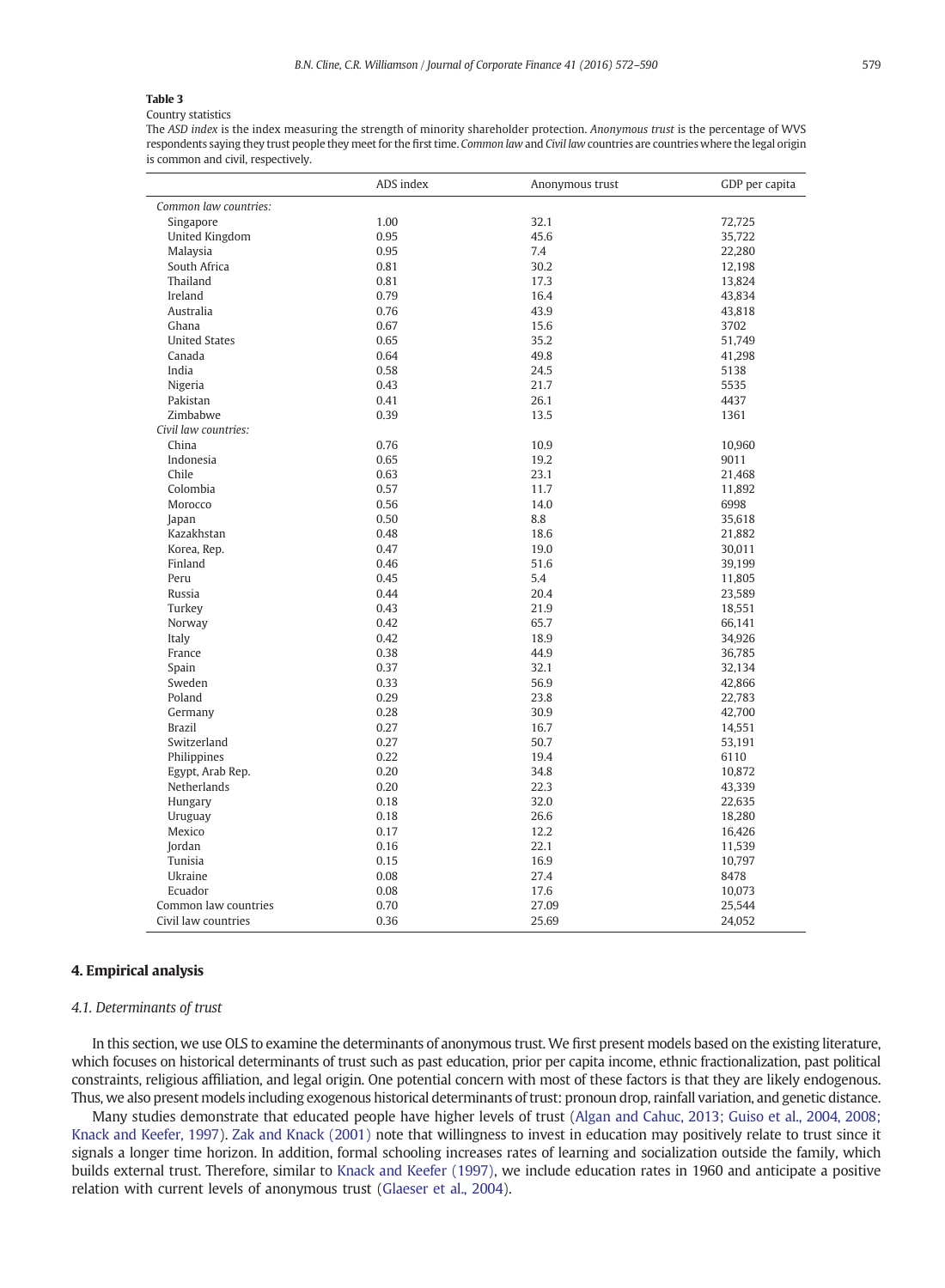Past formal political institutions also relate to trust formation. When constraints exist to limit arbitrary rule by government, and property rights and contracts are enforced, trust and cooperation among private citizens may be easier to achieve [\(Knack](#page-18-0) [and Keefer, 1997; Zak and Knack, 2001\)](#page-18-0). Following [Tabellini \(2008\)](#page-18-0), we proxy for formal political institutions with a measure of constraints on executive power. Data are representative of 1960 and collected from [Jaggers and Marshall \(2000\)](#page-18-0).

Many societies polarize along ethnic lines, forming associations based on ethnicity [\(Alesina et al., 2003\)](#page-17-0). Homogenous ethnic groups may form ties that strengthen trust and cooperation within the group, but ethnic division may weaken ties and trust among ethnic groups. Thus, ethnic fractionalization can decrease the likelihood of anonymous trust formation [\(Bjørnskov,](#page-17-0) [2007\)](#page-17-0). We include the measure of ethnic fractionalization collected from [Alesina et al. \(2003\)](#page-17-0).

Religion is also documented to predict trust [\(Guiso et al., 2003; Berggren and Jordahl, 2006; Bjørnskov, 2007](#page-17-0)). [Putnam \(1993\)](#page-18-0) argues that hierarchical religion deters the formation of trust. For example, the Catholic Church's hierarchical structure discourages the formation of trust by establishing vertical bonds of authority instead of horizontal bonds of fellowship. [La Porta et al.](#page-18-0) [\(1997b\)](#page-18-0) empirically document a negative association between trust and the dominance of a strong hierarchical religion in a country. We control for the share of the population as of 1970 belonging to dominant hierarchical religions, Catholic, Muslim, or Orthodox [\(McCleary and Barro, 2006](#page-18-0)).

Income per capita is a standard variable for explaining trust. According to [Knack and Keefer \(1997\);](#page-18-0) [Alesina and La Ferrara](#page-17-0) [\(2002\),](#page-17-0) and [Algan and Cahuc \(2013\)](#page-17-0) income raises trust. [Zak and Knack \(2001\)](#page-18-0) argue that individuals earning higher incomes prefer to work and spend less time verifying the actions of others. Empirically, however, the results are mixed. [Bjørnskov](#page-17-0) [\(2007\)](#page-17-0) does not find a statistical relation between GDP per capita and trust. Since income per capita correlates with several variables of interest, including education and political institutions, we present the results with and without income. We collect data on GDP per capita in 1960 from [WDI \(2014\).](#page-18-0)

[Knack and Keefer \(1997\)](#page-18-0) document high trust levels in Scandinavian countries. To control for this and capture historical legal determinants on trust formation, legal origins are also included.

In Table 4, models (1) and (2), we report the results for the traditional determinants of anonymous trust. If income is not included in the specification, education is positive and significant; however, once income is included education is no longer

#### Table 4

#### Determinants of anonymous trust

This table reports the determinants trust. Anonymous trust is the percentage of WVS respondents saying they trust people they meet for the first time. Education 1960 is the number of years of schooling of the total population above the age of 25 in 1960. Executive constraints 1960 is the Polity IV measure of constraints on executive power defined as institutionalized constraints on the decision making powers of chief executives in 1960. Ethnic fractionalization is the probability that two randomly selected individuals from a population belong to different ethnic groups. Historical religion is measured as the percentage of the population identified in 1970 as Catholic, Muslim, and Orthodox. Pronoun drop equals one if the country's population speaks a language in which pronoun drop is permitted. Rainfall variation is the natural log of the coefficient of intertemporal variation of monthly rainfall from 1900 through 2009. Genetic distance is a country's genetic distance from the U.S. Log GDP pc 1960 is the log of GDP per capita measured in 1960. French, German, and Scan are indicator variables to control for legal origin. English is the omitted indicator. Robust standard errors are reported in parenthesis. \*\*\*, \*\* and \*denote significance at 1%, 5%, and 10%, respectively.

| Dep. var: Anonymous trust  | (1)         | (2)        | (3)          | (4)         |
|----------------------------|-------------|------------|--------------|-------------|
| <b>Education 1960</b>      | 14.603**    | $-5.337$   | 12.794**     | 9.679       |
|                            | (4.772)     | (9.756)    | (5.471)      | (7.439)     |
| Executive constraints 1960 | $-0.965$    | $-1.834*$  | $-1.011$     | $-1.101$    |
|                            | (1.331)     | (1.066)    | (1.147)      | (0.982)     |
| Ethnic fractionalization   | $-0.781$    | $-0.895$   | 7.743        | 9.137       |
|                            | (11.295)    | (9.744)    | (11.368)     | (9.162)     |
| Catholic 1970              | $-5.450$    | $-6.202$   | $-8.869$     | $-7.921$    |
|                            | (9.343)     | (8.260)    | (12.373)     | (11.704)    |
| Muslim 1970                | 12.956      | $-2.947$   | $-0.024$     | $-4.148$    |
|                            | (11.882)    | (13.003)   | (9.544)      | (10.971)    |
| Orthodox 1970              | $-31.813**$ | $-1.276$   | $-76.194**$  | 260.100     |
|                            | (14.415)    | (13.582)   | (36.384)     | (316.197)   |
| Pronoun drop               |             |            | $-12.155***$ | $-12.756**$ |
|                            |             |            | (4.757)      | (5.213)     |
| Rainfall variation         |             |            | 10.695*      | 12.832**    |
|                            |             |            | (5.385)      | (4.341)     |
| Genetic distance           |             |            | $-0.008**$   | $-0.008**$  |
|                            |             |            | (0.002)      | (0.002)     |
| Log GDP pc 1960            |             | 14.081**   |              | 1.788       |
|                            |             | (3.746)    |              | (4.680)     |
| French                     | $-7.813$    | $-6.811$   | $-5.232$     | $-3.199$    |
|                            | (5.599)     | (5.362)    | (5.874)      | (5.735)     |
| German                     | $-5.169$    | $-3.763$   | 0.989        | 5.278       |
|                            | (8.968)     | (9.284)    | (6.835)      | (5.836)     |
| Scan                       | $22.127**$  | $20.551**$ | 19.078**     | $21.141**$  |
|                            | (7.161)     | (6.223)    | (5.896)      | (6.049)     |
| Constant                   | $-23.457$   | $-52.712*$ | $-3.125$     | $-7.213$    |
|                            | (20.580)    | (28.758)   | (18.372)     | (22.962)    |
| Observations               | 40          | 34         | 36           | 31          |
| Adj. $R^2$                 | 45%         | 63%        | 66%          | 75%         |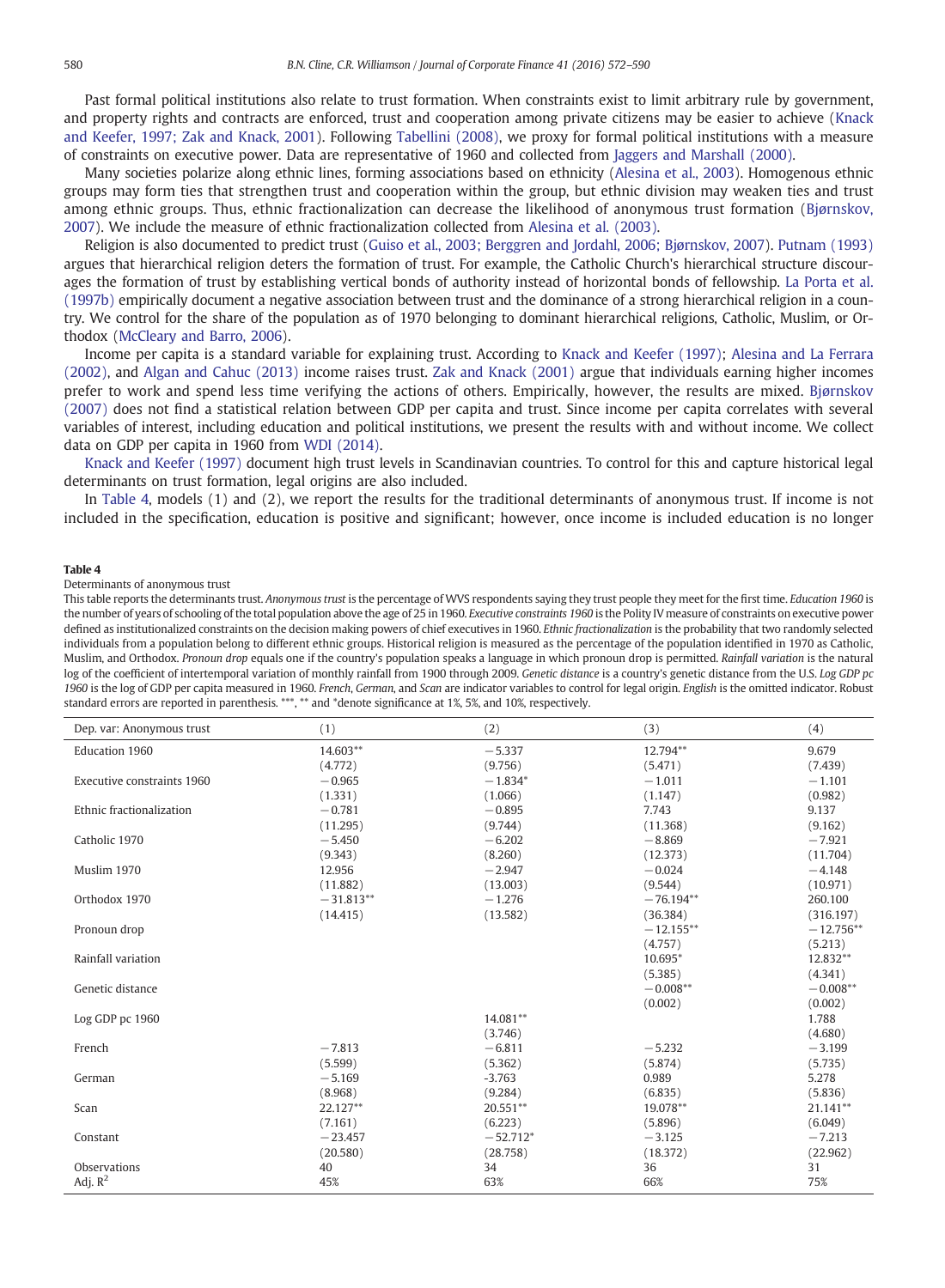significant. Executive constraints is negative and weakly significant when controlling for income in model (2). Orthodox negatively predicts anonymous trust when income is not included. Scandinavian legal origin is positively associated with anonymous trust formation in both models.

Next, we include pronoun drop, rainfall variation, and genetic distance. We do so to differentiate the relative impact of potentially endogenous historical factors from exogenous historical determinants of trust. Not only does this provide a deeper understanding of the formation of anonymous trust but also helps motivate the use of these variables as our instruments.

Language effects the formation of concepts, which affects the formation of values. In particular, grammatical rules regarding pronoun drop associate with social views relating the importance of the individual to the group. These rules govern whether a speaker may drop a pronoun in the subject position. Languages that do not allow the dropping of the first person pronoun emphasize the individual over the group. In languages that permit pronoun drop, the identity of the subject is understood in the context of the rest of the sentence. In contrast, in languages that do not permit pronoun drop, the subject stands apart from the context.

Pronoun drop, with its focus on the group over the individual, is therefore associated with societies that promote limited instead of generalized morality ([Kashima and Kashima, 1998; Licht et al., 2007](#page-18-0)). [Tabellini \(2008\)](#page-18-0) presents evidence that pronoun drop is an appropriate instrument for trust. As we discuss above, generalized morality supports the formation of anonymous trust, thus we expect a negative coefficient on pronoun drop. The variable equals one if the country's population speaks a language in which pronoun drop is permitted ([Licht et al., 2007\)](#page-18-0).

The second exogenous determinant is a historical measure of rainfall variation. [Durante \(2010\)](#page-17-0) argues that regions experiencing more historical climate variation are more trusting today. He conjectures that greater weather variability created an increase in uncertainty regarding harvests. As a result, to offset negative climate shocks, individuals pooled resources to collectively manage and hold larger stocks. They also developed more trading partners, facilitating anonymous exchange as a means to minimize risk. This led to the development of cooperative attitudes and less reliance on the family structure. Thus, we predict that greater rainfall variability is positively associated with anonymous trust. Data are collected from [Davis \(2016\).](#page-17-0)

The third exogenous determinant measures a country's genetic distance from the United States. [Spolaore and Wacziarg \(2009\)](#page-18-0) argue that genetic distance captures divergence in beliefs, customs, and norms transmitted across generations. Greater genetic divergence between two groups creates more uncertainty and less willingness to trust someone who is dissimilar. We expect this measure to negatively associate with anonymous trust.

Models (3) and (4) include the three exogenous determinants of anonymous trust. Across both specifications, all three variables are significant with the expected sign. Pronoun drop is negative and significant, suggesting that countries permitting pronoun drop have approximately 12 percentage points lower anonymous trust. Historical rainfall variation is positive and significantly associated with anonymous trust. A one standard deviation increase in rainfall variation increases anonymous trust up to 5.37 percentage points. Genetic distance is negative and significant; a one standard deviation increase in genetic distance decreases anonymous trust by about 5.32 percentage points. Scandinavian legal origin is the only other variable that is significant in the full model.

Given the exogeneity of these historical determinants, we utilize pronoun drop, rainfall variation, and genetic distance to instrument for anonymous trust and control for potential endogeneity. We refrain from using other historical determinants, such as education in 1960, since they are likely endogenous and may not satisfy the exclusion restrictions.<sup>9</sup>

## 4.2. Trust and the regulation of self-dealing

Using cross-sectional OLS regressions, [Table 5](#page-10-0) presents the impact of trust on self-dealing regulation. In Panel A, three dependent variables are used to gain deeper insight into trust's impact on specific regulations: the ASD index, the ex-ante ASD index, and the ex-post ASD index.

The results reported in column (1) of Panel A support the theoretical predictions in [Section 2.](#page-1-0) Anonymous trust negatively predicts anti-self-dealing regulation. Marginal effects imply that a standard deviation increase in trust in someone you meet for the first time (column 1) decreases the ASD index by about 0.10, equivalent to a 0.40 standard deviation decrease.<sup>10</sup>

In column (2), using the ex-ante ASD index as the dependent variable, we find results similar to those reported in column (1). For example, moving from the lowest to the highest trusting country, the difference between Peru and Norway, reduces the ex-ante ASD index by about 0.66, which is a 2.75 standard deviation decrease. This implies that anonymous trust is effective in reducing formal regulations pertaining to activities before the transaction. In other words, a country with more trust in strangers does not require extensive disclosures, approval by minority shareholders, or an independent review before a transaction takes place. This finding offers support to our theoretical argument that in

<sup>&</sup>lt;sup>9</sup> We retest our IV models including education in 1960 as an additional instrument. It is insignificant in all first stage estimates and violates the exclusion restriction in our model including all controls simultaneously. These results are untabulated and are available upon request.

<sup>&</sup>lt;sup>10</sup> Also consistent with our the empirical predictions, untabulated analysis suggests that generalized, personal, and family trust insignificantly relate with all ASD indices. Two additional measures of anonymous trust are also examined: the percentage of the respondents saying they 'trust people of another religion', and the percentage saying they 'trust people of another nationality'. Test results from these variables are qualitatively unchanged from those measuring trust in someone you meet for the first time.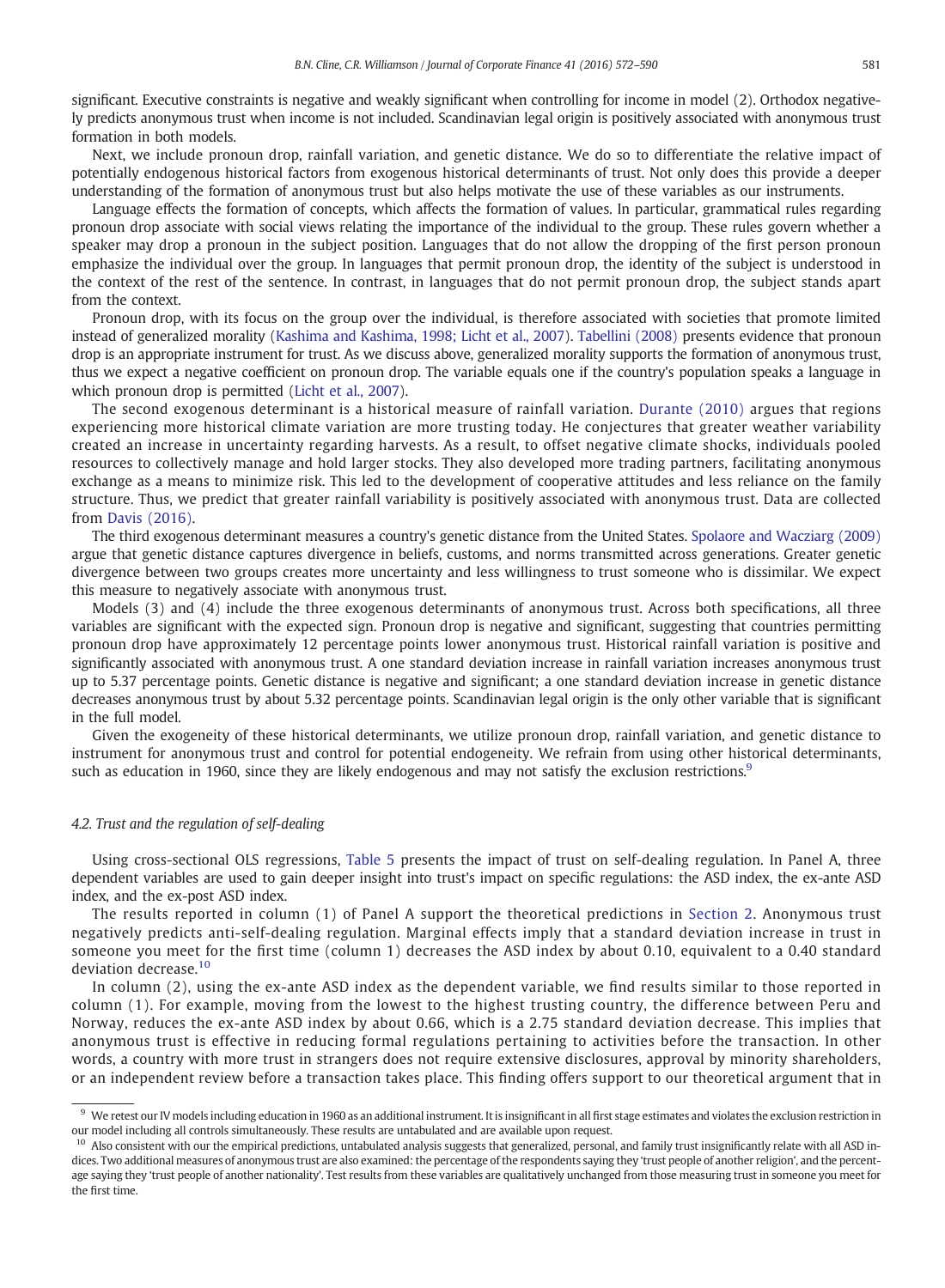#### <span id="page-10-0"></span>Trust and regulation of self-dealing

Panel A reports OLS regressions of anonymous trust on the overall ASD index and its two sub-indices. Panel B reports OLS regressions with countries split according to common and civil legal origin. ASD index is the full index measuring the strength of minority shareholder protection against self-dealing by the controlling shareholder. Ex-ante ASD index is the sub-index of the anti-self-dealing capturing the required disclosure, approval by disinterested shareholders, and necessity of an independent review. Ex-post ASD index is the sub-index of the ASD index measuring ex-post rules based on ease of proving wrongdoing, including acquiring access to evidence, and ex-post disclosures. Anonymous trust is the percentage of WVS respondents saying they trust people they meet for the first time. French, German, and Scan are indicator variables to control for legal origin. English is the omitted indicator. Log GDP is the log of GDP per capita measured in 2012 or closest year available. Robust Standard errors are reported in parenthesis. \*\*\*, \*\* and \*denote significance at 1%, 5%, and 10%, respectively.

| Panel A:        |             |                   |                   | Panel B:        |                       |                      |
|-----------------|-------------|-------------------|-------------------|-----------------|-----------------------|----------------------|
| Dep. var:       | ASD index   | Ex-ante ASD index | Ex-post ASD index | Dep. var:       | ASD index: Common law | ASD index: Civil law |
|                 | (1)         | (2)               | (3)               |                 | $^{(1)}$              | (2)                  |
| Anonymous trust | $-0.007***$ | $-0.011**$        | $-0.003$          | Anonymous trust | $-0.005$              | $-0.004*$            |
|                 | (0.002)     | (0.004)           | (0.003)           |                 | (0.003)               | (0.002)              |
| French          | $-0.413***$ | $-0.417***$       | $-0.409***$       |                 |                       |                      |
|                 | (0.053)     | (0.096)           | (0.053)           |                 |                       |                      |
| German          | $-0.406***$ | $-0.476**$        | $-0.337***$       |                 |                       |                      |
|                 | (0.083)     | (0.149)           | (0.063)           |                 |                       |                      |
| Scan            | $-0.225**$  | $-0.210$          | $-0.240*$         |                 |                       |                      |
|                 | (0.085)     | (0.187)           | (0.130)           |                 |                       |                      |
| Log GDP         | $0.128***$  | $0.139**$         | $0.117***$        | Log GDP         | $0.150***$            | 0.070                |
|                 | (0.031)     | (0.057)           | (0.027)           |                 | (0.031)               | (0.060)              |
| Constant        | $-0.328$    | $-0.381$          | $-0.274$          | Constant        | $-0.588**$            | $-0.236$             |
|                 | (0.293)     | (0.534)           | (0.234)           |                 | (0.259)               | (0.585)              |
| Observations    | 45          | 45                | 45                | Observations    | 14                    | 31                   |
| Adj. $R^2$      | 55%         | 27%               | 54%               | Adj. $R^2$      | 61%                   | 7%                   |

trusting countries individuals do not believe strangers are likely to cheat them; thus, they do not require extensive legal code to prevent such behavior.

In column (3), however, anonymous trust does not significantly relate to ex-post ASD measures. Combined, columns (2) and (3) suggest a country may rely more on anonymous trust to minimize self-dealing beforehand but find these informal means insufficient to prove wrongdoing or recover losses after a transaction has taken place. The implication is that regardless of the level of trust, once self-dealing has occurred, explicit legal provisions may be required to recover damages. By definition, trust is the probability someone assigns to being cheated. Thus, self-dealing transactions are less likely to take place when people are trustworthy. However, if self-dealing occurs, being a trusting person does not necessarily provide a means to recover damages.

Collectively, these results suggest that counties rich in anonymous trust adopt fewer formal regulations to limit self-dealing. Consistent with [La Porta et al. \(2008\),](#page-18-0) civil legal origins are negative and significant in all regressions; income per capita is positive and significant.

In Panel B of Table 5, we report tests on subsamples split according to common and civil legal origins. In contrast to [Fig. 2](#page-6-0), once conditioned on income, anonymous trust is negatively associated with the ASD index in both common and civil law countries. However, it is only significant in the civil law sample. Income is positive but only significant in common law countries. Given the low number of observations in each sample, we do not draw too much inference from these estimations. Nonetheless, they do support our overall conclusion that anonymous trust negatively relates to the ASD index.

#### 5. Sensitivity analysis

The first five columns of [Table 6](#page-11-0) report the benchmark specification, replacing anonymous trust with alternative measures of culture. We include individual versus government responsibility from the WVS (described in [Appendix A](#page-15-0)), which proxies for preferences for government regulation ([Davis, 2016\)](#page-17-0). Column (1) of [Table 6](#page-11-0) reports a negative but insignificant association.

Next, we include [Hofstede's \(2001\)](#page-18-0) measures of culture: uncertainty avoidance, power distance, individualism, and masculinity. Previous work reports a negative association between uncertainty avoidance and indices of shareholder rights ([Licht et al.,](#page-18-0) [2005\)](#page-18-0). However, we do not find a similar result for self-dealing regulation, as uncertainty avoidance is insignificant. Societies that anticipate unequal distribution of power, as measured by power distance, may find formal regulation more beneficial to prevent the expropriation of less powerful members of society. Consistent with this prediction, power distance is positive and significantly related to the ASD index in column (3).

Individualism robustly relates to a variety of economic outcomes ([Gorodnichenko and Roland, 2011](#page-17-0)). This measure contrasts the degree to which individuals integrate into cohesive in-groups versus maintaining individuality. Collectivist societies may prefer a greater level of regulation to constrain individual behavior in favor of establishing social order for the group. The negative and significant coefficient on individualism, reported in column (4) supports this argument, suggesting that more individualistic societies adopt less formal protection against self-dealing. Lastly, more masculine cultures, those more focused on achievement and success, could prefer more risk and less financial regulation. As shown in column (5), masculinity is not associated with the ASD index.

The last five columns report these specifications with the inclusion of anonymous trust. Perhaps the most intriguing finding of [Table 6](#page-11-0) is that anonymous trust is negative and significant when controlling for each culture variable and both power distance and individualism lose significance. These findings provide additional support to the findings in Table 5.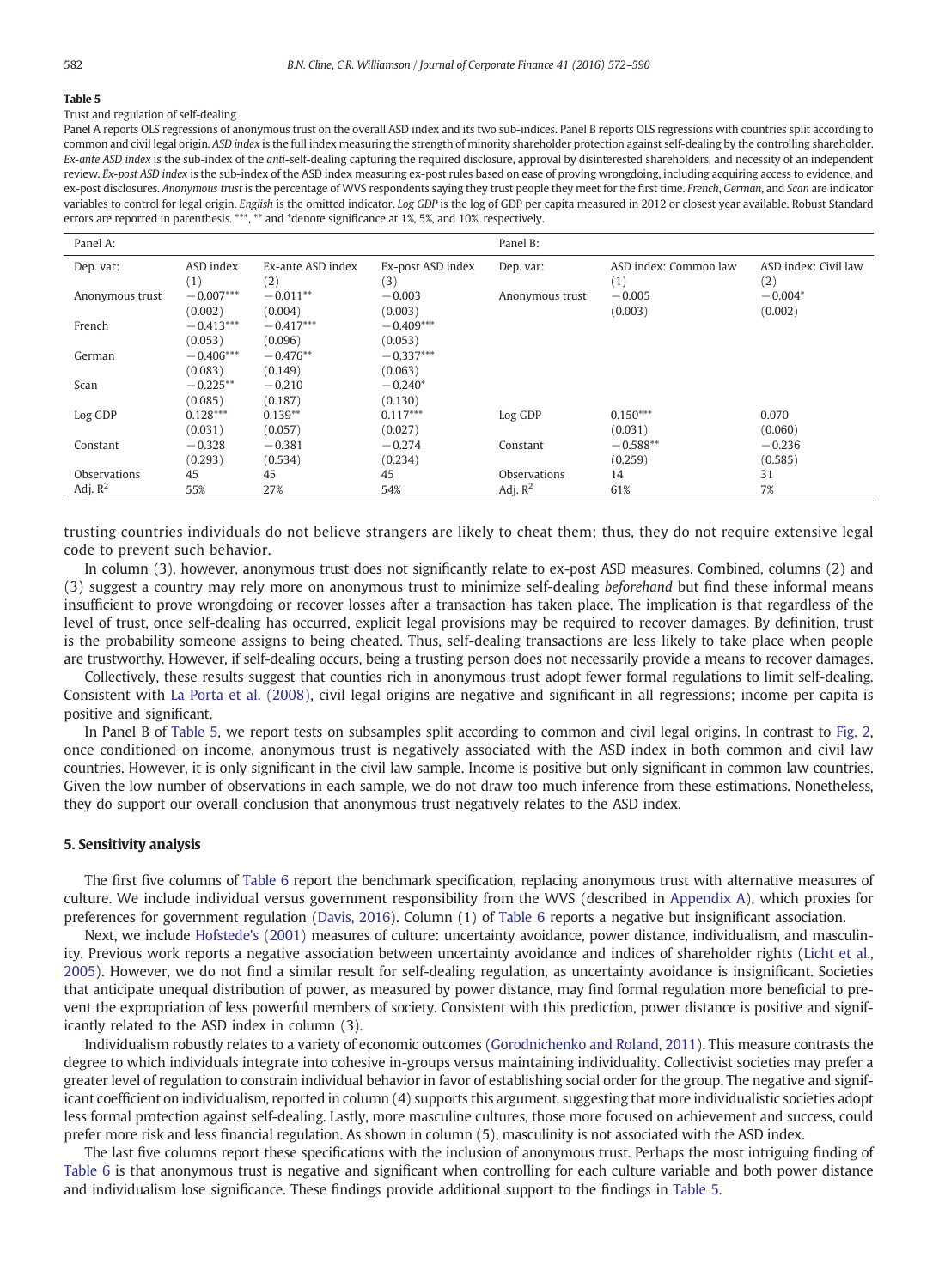<span id="page-11-0"></span>Anonymous Trust and Regulation of Self-dealing with Culture Variables

Regressions of other culture variables found in the literature on the ASD index are reported. Anonymous trust is included to show the marginal impact. Anonymous trust is the percentage of WVS respondents saying they trust people they meet for the first time. Individual resp. is the average WVS responses ranging from 1 to 10 from the question: People should take more responsibility to provide for themselves (10) or the government should take more responsibility (1). Uncertainty avoidance is the [Hofstede, 2001](#page-18-0) degree to which members of society are comfortable in unstructured situations. Power distance is the [Hofstede, 2001](#page-18-0) degree to which less powerful members of society accept and expect power to be distributed unequally. Individualism is the [Hofstede, 2001](#page-18-0) degree to which individuals are integrated into groups, and Masculinity is the [Hofstede, 2001](#page-18-0) measure reflecting the emphasis in society on caring for others, solidarity, and quality of life (Femininity), as opposed to achievement and success (Masculinity). French, German, and Scan are indicator variables to control for legal origin. English is the omitted indicator. Log GDP is the log of GDP per capita measured in 2012 or closest year available. Robust standard errors are reported in parenthesis. \*\*\*, \*\* and \*denote significance at 1%, 5%, and 10%, respectively.

| Dep. var: ASD index   | (1)                   | (2)                   | (3)                    | (4)                    | (5)                   | (6)                         | (7)                   | (8)                    | (9)                    | (10)                   |
|-----------------------|-----------------------|-----------------------|------------------------|------------------------|-----------------------|-----------------------------|-----------------------|------------------------|------------------------|------------------------|
| Anonymous trust       |                       |                       |                        |                        |                       | $-0.008***$                 | $-0.007**$            | $-0.005**$             | $-0.005**$             | $-0.007**$             |
| Individual resp.      | $-0.001$<br>(0.002)   |                       |                        |                        |                       | (0.002)<br>0.001<br>(0.002) | (0.002)               | (0.002)                | (0.002)                | (0.002)                |
| Uncertainty avoidance |                       | $-0.003$              |                        |                        |                       |                             | $-0.003$              |                        |                        |                        |
|                       |                       | (0.002)               |                        |                        |                       |                             | (0.002)               |                        |                        |                        |
| Power distance        |                       |                       | $0.004**$<br>(0.002)   |                        |                       |                             |                       | 0.002<br>(0.001)       |                        |                        |
| Individualism         |                       |                       |                        | $-0.003**$             |                       |                             |                       |                        | $-0.002$               |                        |
| Masculinity           |                       |                       |                        | (0.001)                | $-0.001$              |                             |                       |                        | (0.002)                | $-0.001$               |
|                       |                       |                       |                        |                        | (0.002)               |                             |                       |                        |                        | (0.002)                |
| French                | $-0.375***$           | $-0.269**$            | $-0.394***$            | $-0.388***$            | $-0.361***$           | $-0.408***$                 | $-0.311**$            | $-0.416***$            | $-0.406***$            | $-0.402***$            |
|                       | (0.059)               | (0.097)               | (0.062)                | (0.062)                | (0.066)               | (0.056)                     | (0.089)               | (0.058)                | (0.057)                | (0.059)                |
| German                | $-0.371**$<br>(0.106) | $-0.278**$<br>(0.118) | $-0.365***$<br>(0.086) | $-0.383***$<br>(0.083) | $-0.348**$<br>(0.103) | $-0.399***$<br>(0.087)      | $-0.320**$<br>(0.096) | $-0.397***$<br>(0.076) | $-0.404***$<br>(0.075) | $-0.388***$<br>(0.090) |
| Scan                  | $-0.398***$           | $-0.369***$           | $-0.326***$            | $-0.382***$            | $-0.400**$            | $-0.216**$                  | $-0.220**$            | $-0.218**$             | $-0.269**$             | $-0.254**$             |
|                       | (0.067)               | (0.076)               | (0.069)                | (0.056)                | (0.116)               | (0.090)                     | (0.091)               | (0.088)                | (0.089)                | (0.120)                |
| Log GDP               | $0.081**$             | 0.047                 | $0.095**$              | $0.112**$              | 0.051                 | $0.128***$                  | $0.094**$             | $0.120**$              | $0.124**$              | $0.098**$              |
| Constant              | (0.033)<br>$-0.052$   | (0.038)<br>0.398      | (0.038)<br>$-0.409$    | (0.040)<br>$-0.220$    | (0.043)<br>0.263      | (0.031)<br>$-0.352$         | (0.039)<br>0.118      | (0.037)<br>$-0.425$    | (0.038)<br>$-0.254$    | (0.042)<br>$-0.011$    |
|                       | (0.323)               | (0.415)               | (0.421)                | (0.397)                | (0.434)               | (0.294)                     | (0.391)               | (0.398)                | (0.372)                | (0.399)                |
| Observations          | 45                    | 40                    | 40                     | 40                     | 40                    | 45                          | 40                    | 40                     | 40                     | 40                     |
| Adj. R2               | 46%                   | 48%                   | 49%                    | 50%                    | 44%                   | 54%                         | 55%                   | 52%                    | 52%                    | 50%                    |

In [Table 7,](#page-12-0) we include additional institutional and economic controls using both OLS and IV estimations. Panel A contains OLS models with institutional controls (column 1) and economic controls (column 2). Column (3) of Panel A reports the full specification.

First included is a measure of democratic institutions from Polity IV [\(Jaggers and Marshall, 2000](#page-18-0)). Arguably, democracy leads to better rules and regulations supporting firm development [\(Djankov et al., 2002\)](#page-17-0). Thus, democratic countries may be more likely to adopt regulations that deter self-dealing. In our results, democracy is negative and significant in column (1) but insignificant when including economic controls (column 3).

Also tested are three institutional measures from the Worldwide Governance Indicators (WGI): control of corruption, rule of law, and regulatory quality [\(Kaufmann et al., 2014\)](#page-18-0). A country lacking control over public corruption would be less likely to create regulation minimizing corporate corruption. We find, however, that it insignificantly relates to the ASD index. Rule of law measures the perception to which agents have confidence in and abide by the rules of society. Regulatory quality is the perceptions that government is able to formulate and implement sound policies and regulations that permit and promote private sector development. In column (1), regulatory quality is positive and significant; however, it loses significance in the full model, column (3). Rule of law is insignificant in both models. We also examine the percent of the country's population with native ancestry, as homogenous populations may find it easier to develop and enforce regulations compared to more diverse groups ([Ashraf and Galor, 2013\)](#page-17-0). We do not find significant correlations between native ancestry and the ASD index.

In column (2) of Panel A, we include basic economic controls as proxies for macroeconomic stability. These are unemployment and economic growth [\(WDI, 2014\)](#page-18-0), average years of schooling [\(Barro and Lee, 2001](#page-17-0)), and the log of newspapers and periodicals in circulations per 1000 [\(Djankov et al., 2008\)](#page-17-0). In columns (2) and (3), growth is a positive and significant predictor of selfdealing regulation. This is expected since growing economies not only can afford better regulations but may also demand rules protecting investors. Unemployment, average schooling, and newspaper circulation are insignificant.

In all three regressions, anonymous trust is negative and a significant predictor of the ASD index with similar size coefficients as in previous results. Based on the adjusted R-squareds, the specifications explain 58% to 64% of the variation in self-dealing regulation.

The coefficients for anonymous trust and self-dealing regulation reported above potentially suffer from biased estimation. Cultural values may be shaped by social phenomena, including economic and political influence, leading to endogeneity concerns ([Bowles, 1998\)](#page-17-0). For example, some third factor not controlled for may influence both the regulation of self-dealing and anonymous trust. As such, anonymous trust may be endogenous. A specific endogeneity concern is reverse causation. For example, greater regulation of self-dealing may increase the ability to trust strangers, supporting a positive reinforcement effect. However,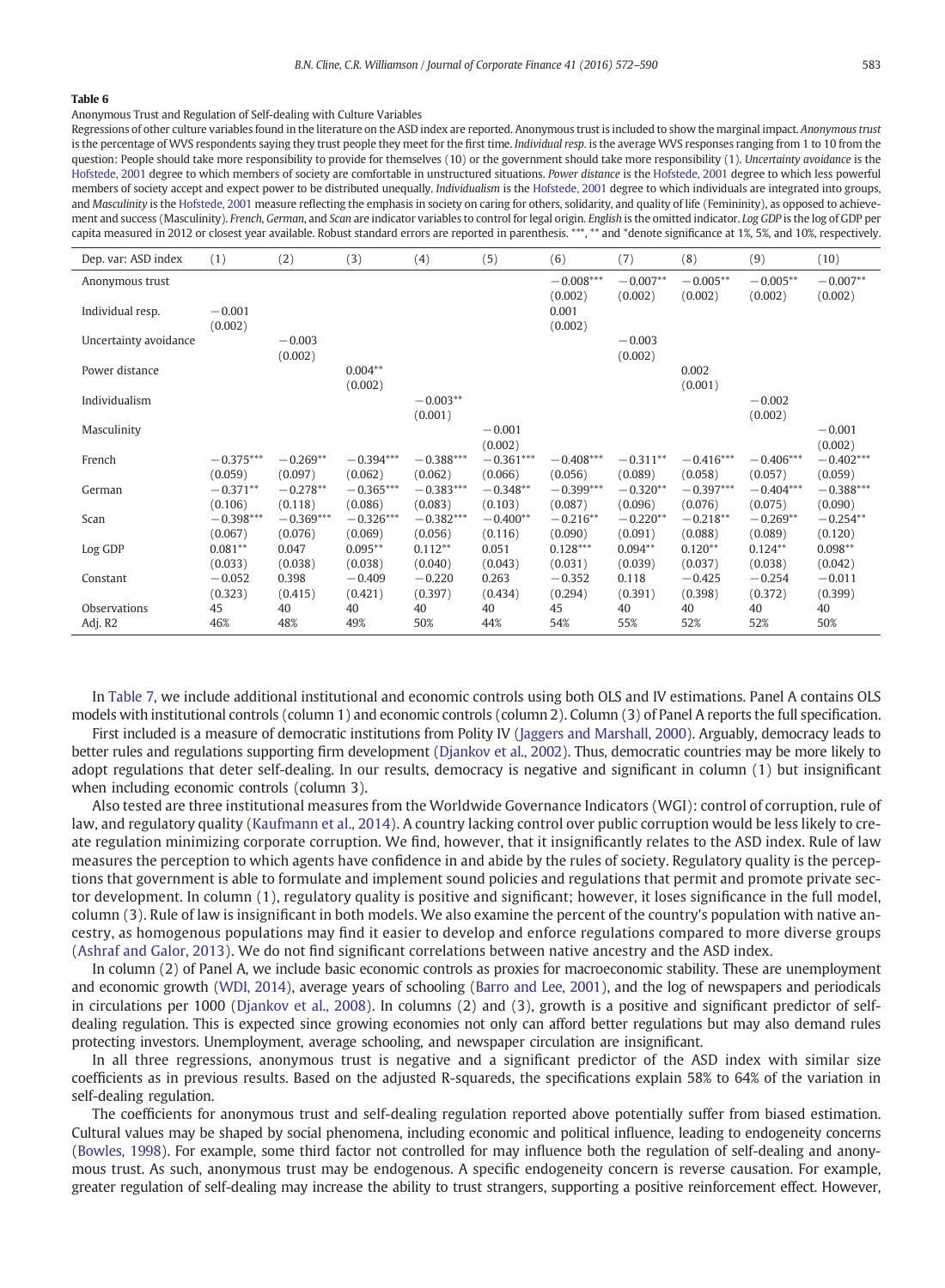#### <span id="page-12-0"></span>Anonymous trust and regulation of self-dealing with controls

Panel A reports OLS regressions of anonymous trust on the ASD index with institutional and economic controls. Panel B presents second state results from IV estimations. ASD index is the full index measuring the strength of minority shareholder protection against self-dealing by the controlling shareholder. Anonymous trust is the percentage of WVS respondents saying they trust people they meet for the first time. Democracy is the level of democracy from Polity IV 2013. Corruption is the WGI 2014 measure of perceptions of the extent to which public power is exercised for private gain. Rule of law is the WGI 2014 measure of the perception to which agents have confidence in and abide by the rules of society. Reg. quality is the perceptions of the ability of the government to formulate and implement sound policies and regulations that permit and promote private sector development. Native is the percent of a county's population with native ancestry. Unemployment is the share of the labor force without work but available and seeking employment. Growth is the annual percentage growth rate of GDP per capita. Avg. school is the average years of schooling of the population over age 25 in 2000. Newspaper is the logarithmic number of newspapers and periodicals in circulation per thousand inhabitants in 2000. French, German, and Scan are indicator variables to control for legal origin. English is the omitted indicator. Log GDP is the log of GDP per capita measured in 2012 or closest year available. Robust standard errors are reported in parenthesis.

| Panel A: OLS                                        |                                             |                                   |                                           | Panel B: IV                       |                                              |                                    |                                          |
|-----------------------------------------------------|---------------------------------------------|-----------------------------------|-------------------------------------------|-----------------------------------|----------------------------------------------|------------------------------------|------------------------------------------|
| Dep. var: ASD index<br>Anonymous trust<br>Democracy | (1)<br>$-0.006***$<br>(0.002)<br>$-0.024**$ | (2)<br>$-0.006***$<br>(0.002)     | (3)<br>$-0.006***$<br>(0.003)<br>$-0.012$ | (1)<br>$-0.008***$<br>(0.003)     | (2)<br>$-0.009***$<br>(0.002)<br>$-0.021***$ | (3)<br>$-0.007**$<br>(0.002)       | (4)<br>$-0.01**0$<br>(0.003)<br>$-0.008$ |
| Corruption                                          | (0.010)<br>$-0.063$<br>(0.093)              |                                   | (0.012)<br>$-0.084$<br>(0.099)            |                                   | (0.010)<br>$-0.070$<br>(0.093)               |                                    | (0.010)<br>$-0.102$<br>(0.084)           |
| Rule of law                                         | 0.013<br>(0.142)                            |                                   | 0.131<br>(0.145)                          |                                   | 0.066<br>(0.142)                             |                                    | $0.216*$<br>(0.127)                      |
| Reg. quality                                        | $0.185***$<br>(0.087)                       |                                   | 0.052<br>(0.114)                          |                                   | $0.138*$<br>(0.083)                          |                                    | $-0.035$<br>(0.103)                      |
| Native                                              | 0.075<br>(0.104)                            |                                   | 0.121<br>(0.111)                          |                                   | 0.053<br>(0.109)                             |                                    | 0.084<br>(0.096)                         |
| Unemployment                                        |                                             | 0.005<br>(0.004)<br>$0.032***$    | 0.004<br>(0.005)<br>$0.035***$            |                                   |                                              | $0.007**$<br>(0.003)<br>$0.032***$ | 0.006<br>(0.004)<br>$0.035***$           |
| Growth<br>Avg. school                               |                                             | (0.013)<br>$-0.006$               | (0.014)<br>$-0.005$                       |                                   |                                              | (0.011)<br>0.000                   | (0.011)<br>0.002                         |
| Newspaper                                           |                                             | (0.015)<br>$-0.041$               | (0.015)<br>$-0.052$                       |                                   |                                              | (0.013)<br>$-0.064*$               | (0.011)<br>$-0.068$                      |
| French                                              | $-0.387***$                                 | (0.046)<br>$-0.420***$            | (0.056)<br>$-0.374***$                    | $-0.425***$                       | $-0.400***$                                  | (0.038)<br>$-0.442***$             | (0.046)<br>$-0.413***$                   |
| German                                              | (0.069)<br>$-0.420***$<br>(0.093)           | (0.061)<br>$-0.361***$<br>(0.090) | (0.076)<br>$-0.399***$<br>(0.104)         | (0.055)<br>$-0.426***$<br>(0.082) | (0.063)<br>$-0.437***$<br>(0.083)            | (0.052)<br>$-0.391***$<br>(0.083)  | (0.066)<br>$-0.442***$<br>(0.094)        |
| Scan                                                | $-0.263**$<br>(0.121)                       | $-0.217*$<br>(0.114)              | $-0.251$<br>(0.151)                       | $-0.224***$<br>(0.090)            | $-0.190$<br>(0.128)                          | $-0.212***$<br>(0.106)             | $-0.189$<br>(0.136)                      |
| Log GDP                                             | 0.045<br>(0.053)                            | $0.227***$<br>(0.040)             | $0.183***$<br>(0.086)                     | $0.137***$<br>(0.034)             | 0.061<br>(0.046)                             | $0.254***$<br>(0.032)              | $0.226***$<br>(0.075)                    |
| Constant                                            | 0.494<br>(0.536)                            | $-1.251***$<br>(0.287)            | $-0.819$<br>(0.735)                       | $-0.385$<br>(0.295)               | 0.436<br>(0.459)                             | $-1.403***$<br>(0.239)             | $-1.086*$<br>(0.606)                     |
| Observations                                        | 44                                          | 42                                | 41                                        | 42                                | 42                                           | 40                                 | 40                                       |
| Adj. $R^2$                                          | 58%                                         | 63%                               | 64%                                       | 55%                               | 55%                                          | 66%                                | 64%                                      |
| Hansen J-stat                                       |                                             |                                   |                                           | 1.41                              | 1.76                                         | 2.21                               | 3.57                                     |
| p-value                                             |                                             |                                   |                                           | 0.49                              | 0.42                                         | 0.33                               | 0.17                                     |

Denotes significance at 10%.

⁎⁎ Denote significance at 5%.

\*\*\* Denote significance at 1%.

in our particular case, anonymous trust negatively relates to provisions to limit self-dealing. Thus, it is unlikely that reverse causation is driving our results.<sup>11</sup>

In Panel B of Table 7, we address these potential concerns by estimating two-stage least squares regressions. We instrument for anonymous trust using the three exogenous historical determinants of anonymous trust presented above: pronoun drop, rain-fall variation, and genetic distance. According to the first stage results reported in [Appendix B](#page-16-0), all three instruments significantly correlate with anonymous trust. This implies that pronoun drop, less rainfall variation, and greater distance from United States lead to lower levels of anonymous trust. The adjusted R-squareds cross the 20% benchmark and the F-statistics are above the critical 10.0 benchmark. Importantly, none of the instruments significantly correlate with the ASD index. As shown in Panel B, the Hansen J statistics from the overidentifying restrictions tests indicate that in none of the regressions can we reject the null hypothesis that the instruments are valid. The fact that our instruments are motivated by a solid theoretical argument strengthens the case that the exclusion restrictions are met.

The second stage results are presented in Panel B of Table 7. In column (1), we report the benchmark specification controlling only for legal origin and income per capita. Anonymous trust is negative and significant, with a coefficient similar in size and

<sup>&</sup>lt;sup>11</sup> Another potential source of bias is due to measurement error associated with the use of survey data. Differences in the interpretation of survey questions may lead to classical measurement error, resulting in attenuation bias. In addition, survey data are subject to measurement error due to cognitive errors and to the perceived social desirability of particular answers. As [Bertrand and Mullainathan \(2001\)](#page-17-0) point out, these sources of error tend to bias results when survey data are used.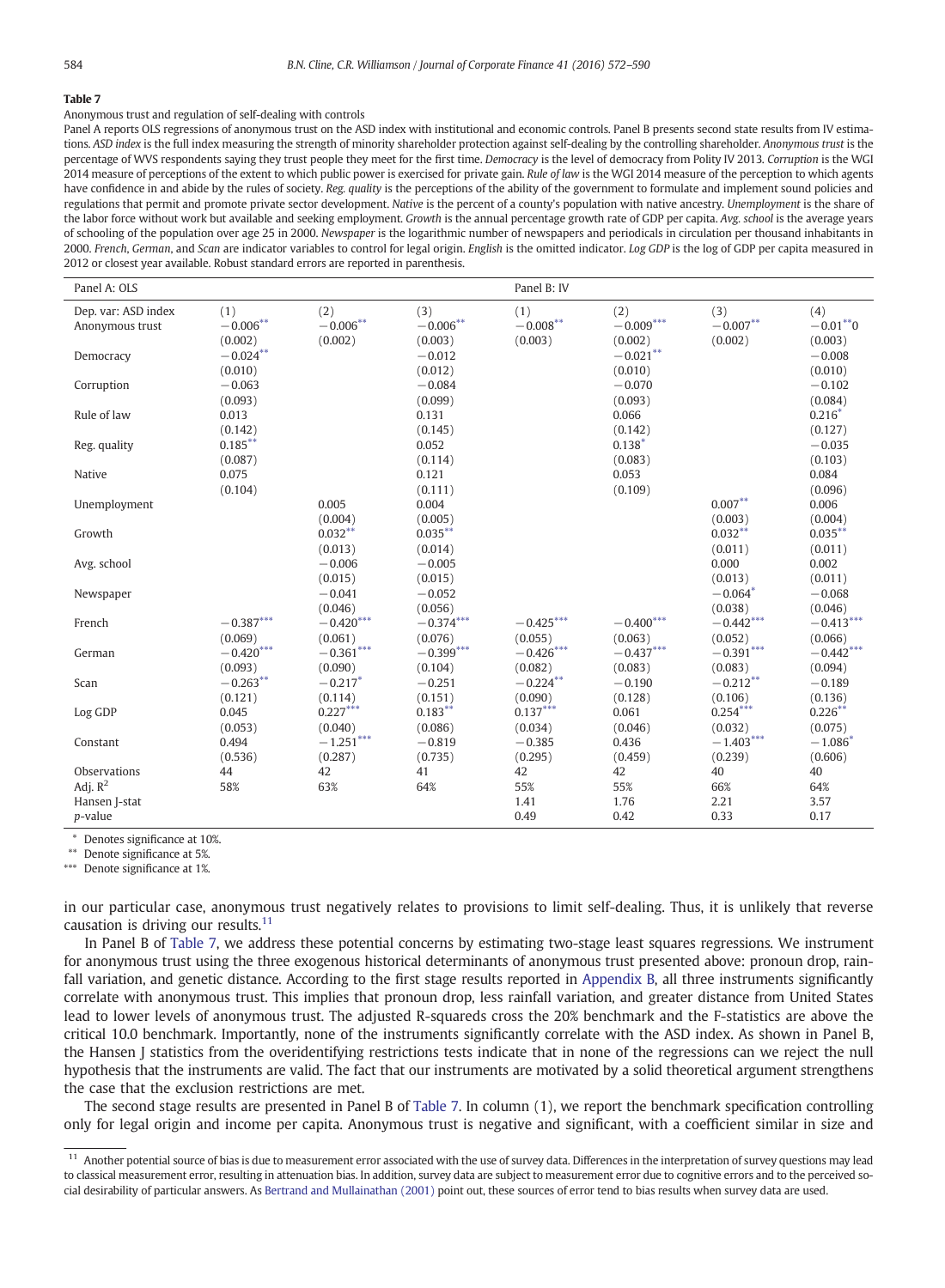#### <span id="page-13-0"></span>**A) GDP and Anonymous Trust**



Civil Law Countries **Common Law Countries** Civil Law Countries

# **[B\) Market Capitilization and Anonymous Trust](Image of Fig. 3)**



Fig. 3. Anonymous trust and financial market outcomes Anonymous trust is the percentage of WVS respondents saying they trust people they meet for the first time. GDP per capita is the log of GDP per capita. Market capitalization is the stock market capitalization to GDP. Panel A: GDP and Anonymous Trust Panel B: Market Capitilization and Anonymous Trust.

significance as reported in previous tables. For example, moving from the lowest to the highest-ranking country with respect to anonymous trust reduces the ASD index by 0.48, a two standard deviation decrease. This represents the difference between the United Kingdom and South Korea.

As robustness, in the next two regressions we include our set of institutional and economic controls separately. We find similar results, as anonymous trust remains negative and significant. The results persist in columns (5) when including all controls simultaneously.

The IV results support our earlier findings. Anonymous trust appears to play a significant role in determining self-dealing regulation, as countries with more trust in those whom they do not know choose to formally regulate less than countries with less anonymous trust.<sup>12</sup>

# 6. Anonymous trust and financial market development

The results presented above provide evidence suggesting anonymous trust and anti-self-dealing regulation are inversely related. The findings from [Tables 5 through 7](#page-10-0) suggest the association is robust to cultural, institutional, and economic controls, as well as IV estimations. This evidence offers little support for H1, which predicts a positive association if anonymous trust and formal anti-self-dealing regulation are complements.

<sup>&</sup>lt;sup>12</sup> A potential concern is that firms in countries rich in anonymous trust pressure government for lax regulation in order to expropriate shareholder wealth. If so, we anticipate a negative association between anonymous trust and regulation and a negative association between anonymous trust and financial development. However, our evidence reported in the next section indicates a positive association between anonymous trust and financial development. Thus, the inverse association found between anonymous trust and the ASD index is not likely a result of firm lobbying to expropriate shareholder wealth.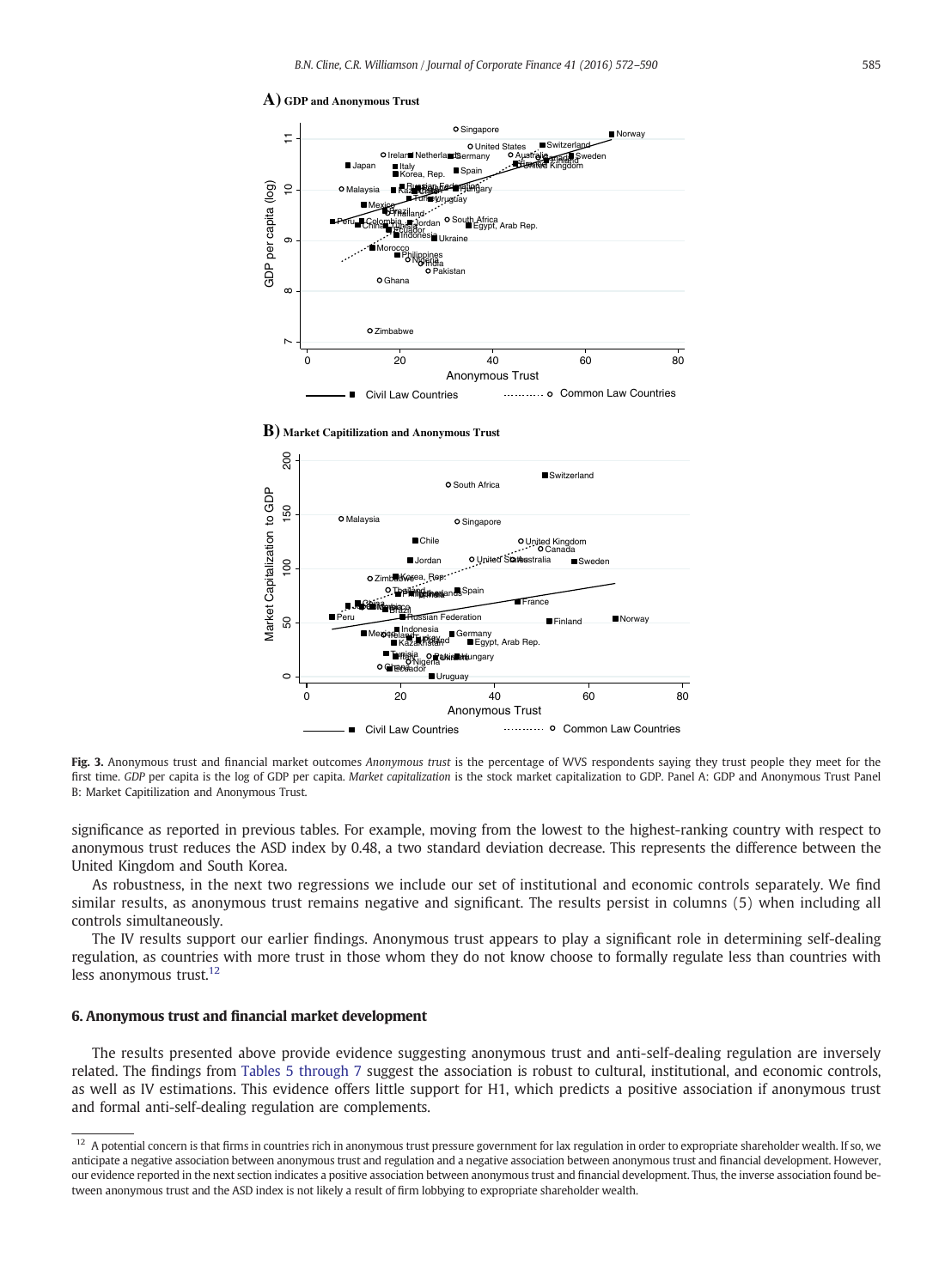Anonymous trust and financial market development

This table presents tests of the association between anonymous trust and financial market outcomes. Log GDP is the log of GDP per capita measured in 2012 or closest year available. Market capitalization is the average of the stock market capitalization to GDP. Control premium is the difference between the price per share paid for the control block and the exchange price two days after the announcement of the control transaction, divided by exchange price and multiplied by the ratio of the proportion of cash flow rights in the controlling block. Ln firms/pop is the log number of domestic companies listed on the country's stock exchange divided by population, and IPOs is the average ratio of the equity issued by newly listed firms to GDP. Turnoveris total value of shares traded divided by GDP. Time to collect is the Djankov et al. 2003 log of calendar days of the judicial procedure to collect on a bounced check. French, German, Scan are indicator variables to control for legal origin. English is the omitted indicator. Robust standard errors are reported in parenthesis.

| Dep. var:       | Log GDP    | Market capitalization | Control premium | Ln firms/pop | <b>IPOs</b> | Turnover               |
|-----------------|------------|-----------------------|-----------------|--------------|-------------|------------------------|
|                 | (1)        | (2)                   | (3)             | (4)          | (5)         | (6)                    |
| Anonymous trust | $0.042***$ | $1.481*$              | $-0.004*$       | $0.026*$     | $0.066*$    | 1.468**                |
|                 | (0.009)    | (0.809)               | (0.002)         | (0.014)      | (0.038)     | (0.524)                |
| ASD index       | $1.879***$ | 99.057**              | $-0.253$        | 0.364        | 2.903       | 65.203*                |
|                 | (0.628)    | (32.475)              | (0.201)         | (0.844)      | (1.910)     | (34.108)               |
| Time to collect | $-0.151$   | $-8.884$              | 0.029           | $-0.113$     | 0.587       | $-15.194$ <sup>*</sup> |
|                 | (0.104)    | (5.823)               | (0.020)         | (0.125)      | (0.453)     | (7.638)                |
| French          | $1.008***$ | 8.794                 | $-0.044$        | $-0.685$     | $-1.486$    | $-3.446$               |
|                 | (0.377)    | (19.160)              | (0.075)         | (0.478)      | (0.914)     | (22.622)               |
| German          | $1.351***$ | 18.469                | $-0.086$        | $-0.270$     | $-0.241$    | 36.961                 |
|                 | (0.400)    | (24.201)              | (0.110)         | (0.609)      | (1.243)     | (31.507)               |
| Scan            | 0.455      | $-35.087$             | $-0.013$        | $-0.572$     | $-2.999*$   | $-40.176$              |
|                 | (0.324)    | (29.101)              | (0.064)         | (0.529)      | (1.603)     | (30.453)               |
| Log GDP         |            | 0.763                 | 0.006           | $0.718***$   | $1.542***$  | 12.210                 |
|                 |            | (10.340)              | (0.032)         | (0.234)      | (0.398)     | (11.029)               |
| Constant        | $7.894***$ | 16.577                | 0.177           | $-4.832**$   | $-16.330**$ | $-64.237$              |
|                 | (0.850)    | (103.013)             | (0.360)         | (2.232)      | (4.516)     | (84.412)               |
| Observations    | 45         | 45                    | 29              | 45           | 35          | 45                     |
| Adj. $R^2$      | 47%        | 30%                   | 25%             | 49%          | 57%         | 49%                    |

⁎ Denotes significance at 10%.

⁎⁎ Denote significance at 5%.

\*\*\* Denote significance at 1%.

To support H2A (trust substitutes for formal self-dealing regulation), not only must evidence suggest an inverse association between anonymous trust and the ASD index, but also a positive association between anonymous trust and financial development. Alternatively, H2B (formal self-dealing regulation substitutes for trust) hypothesizes an inverse association between anonymous trust and the ASD index and an insignificant association between anonymous trust and financial development. To test these hypotheses, we directly examine the impact of anonymous trust on financial market outcomes.

Six measures of financial market development are examined: log GDP per capita, stock market capitalization, control premium, firms per capita, IPOs, and share turnover. Predictions for each follow traditional agency theory [\(Jensen and Meckling, 1976\)](#page-18-0). Public firms should be larger and more valuable in countries with strong shareholder protection. IPO proceeds, turnover, and the number of firms should likewise be larger ([Shleifer and Wolfenzon, 2002](#page-18-0)). In theory, private benefits of control are higher in countries with weaker investor protection ([Grossman and Hart, 1988; Nenova, 2003; Dyck and Zingales, 2004](#page-17-0)). We therefore anticipate a positive impact of anonymous trust on GDP, market capitalization, the number of publically traded firms, IPOs, and turnover. Anonymous trust should negatively relate to the premium paid for corporate control. The interpretation is that benefits to private control is attenuated in countries with more anonymous trust.

Scatterplots presented in [Fig. 3](#page-13-0) for GDP per capita and market capitalization, split according to common and civil legal origin, illustrate that anonymous trust positively correlates with both GDP and market capitalization in common and civil law countries. These figures suggest that univariate associations between anonymous trust and financial market development are as predicted under H2A and outliers should not drive the results.<sup>13</sup>

To test the predictions of H2A and H2B in a multivariate setting, we adopt the empirical design of [Djankov et al. \(2008\)](#page-17-0) and [La](#page-18-0) [Porta et al. \(2008\)](#page-18-0), regressing anonymous trust on measures of a healthy financial system. We control for income per capita, legal origin, and judicial efficiency proxied by time to collect on a bounced check [\(Djankov et al., 2003b](#page-17-0)). If anonymous trust is in fact substituting for formal regulation, the associations between trust and market outcomes should persist when the ASD index is included. Alternatively, if formal regulation is substituting for anonymous trust, trust should be insignificant. We therefore include the ASD index in the specifications.

Results presented in Table 8 suggest that anonymous trust positively and significantly relates to log GDP per capita, stock market capitalization, the number of publically traded firms, the amount of IPO equity issued, and share turnover. Anonymous trust has a significant negative impact on benefits to private control. The economic impact of trusting strangers on market capitalization implies that moving from the lowest to the highest trusting country increases market capitalization by about 89 percentage points. This is almost a two standard deviation increase and represents the difference between Pakistan and the United States.

<sup>&</sup>lt;sup>13</sup> Scatterplots for the other measures of financial development yield similar interpretation and are available upon request.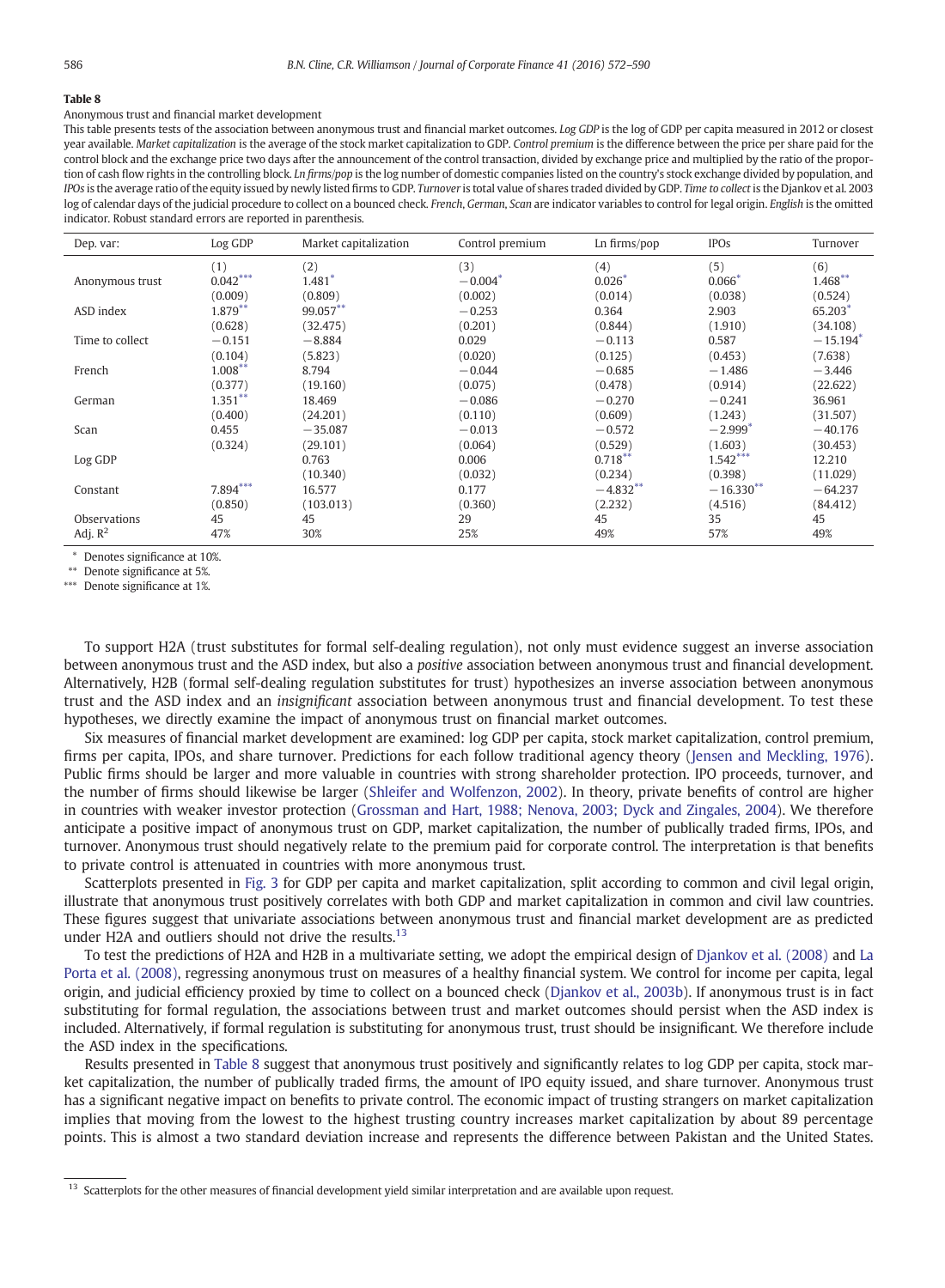<span id="page-15-0"></span>Collectively, these findings support H2A, suggesting that anonymous trust may provide an alternative mechanism for shareholder protection, substituting for formal rules and supporting financial development.

# 7. Conclusion

Overwhelming theoretical and empirical evidence suggests that corporate self-dealing hinders financial market development. The regulation against such activity, however, varies considerably across countries and, up to this point, is largely unexplored.

Our research examines the influence of trust on shareholder protection by identifying two avenues through which trust impacts financial markets. We hypothesize that anonymous trust and formal anti-self-dealing regulation act as complements or substitutes. Our evidence suggests that anonymous trust inversely relates to formal self-dealing regulation. Furthermore, we find that anonymous trust positively relates to a healthy financial system. Collectively, we interpret this to suggest that anonymous trust substitutes for formal shareholder protection, limiting self-dealing behavior and promoting financial development.

Our results have several implications. First, they support evidence in the literature suggesting that informal institutions, such as trust, play a significant role in determining regulation. Second, they indicate that shareholder protection can emerge naturally in countries fostering anonymous trust. At the very least, our findings highlight that there are alternative means of achieving investor protection.

| Variable                   | Description                                                                                                                                                                                                                                                                                                                                                                                                                                                                                                                                                                                                                                                               | Source                      |
|----------------------------|---------------------------------------------------------------------------------------------------------------------------------------------------------------------------------------------------------------------------------------------------------------------------------------------------------------------------------------------------------------------------------------------------------------------------------------------------------------------------------------------------------------------------------------------------------------------------------------------------------------------------------------------------------------------------|-----------------------------|
| ASD index                  | Index measuring the strength of minority shareholder protection, where a higher score on the<br>anti-self-dealing index indicates more formal country-level legal protection against self-dealing.<br>The index is constructed from the first principal component of: (1) approval by disinterested<br>shareholders; (2) disclosures by buyer; (3) disclosures by controlling shareholder; (4) independent<br>review; (5) each of the elements in the index of disclosure in periodic filings; (6) standing to sue;<br>(7) rescission; (8) ease of holding controlling shareholder liable; (9) ease of holding the approving<br>body liable; and (10) access to evidence. | Djankov et al., 2008        |
| Ex-ante ASD index          | Sub-index of the ASD index capturing the required disclosure, approval by disinterested<br>shareholders, and necessity of an independent review measuring: (1) approval by<br>disinterested shareholders; (2) disclosures by buyer; (3) disclosures by the controlling<br>shareholder; and (4) independent review.                                                                                                                                                                                                                                                                                                                                                        | Djankov et al., 2008        |
| Ex-post ASD index          | Sub-index of the ASD index measuring ex-post rules based on ease of proving wrongdoing,<br>including acquiring access to evidence, and ex-post disclosures measuring: (1) each of the<br>elements in the index of disclosure in periodic filings; (2) standing to sue; (3) rescission; (4) ease<br>of holding the controlling shareholder liable; (5) ease of holding the approving body liable; and<br>(6) access to evidence.                                                                                                                                                                                                                                           | Djankov et al., 2008        |
| Anonymous trust            | Percentage of the respondents saying they trust people they meet for the first time. Uses the most<br>recent data available from the past two surveys.                                                                                                                                                                                                                                                                                                                                                                                                                                                                                                                    | WVS, 2005-2014              |
| Market capitalization      | Average of the stock market capitalization to GDP.                                                                                                                                                                                                                                                                                                                                                                                                                                                                                                                                                                                                                        | <b>WDI, 2014</b>            |
| Control premium            | Difference between the price per share paid for the control block and the exchange price two days<br>after the announcement of the control transaction, divided by the exchange price and multiplied<br>by the ratio of the proportion of cash flow rights in the controlling block.                                                                                                                                                                                                                                                                                                                                                                                      | Djankov et al., 2008        |
| Ln firms/pop               | Log number of domestic companies listed on the country's stock exchange divided by population<br>per million. Averaged from 2009 to 2012.                                                                                                                                                                                                                                                                                                                                                                                                                                                                                                                                 | <b>WDI, 2014</b>            |
| <b>IPOs</b>                | Average ratio of the equity issued by newly listed firms (in thousands) to GDP (in millions) over<br>the period 1996-2000.                                                                                                                                                                                                                                                                                                                                                                                                                                                                                                                                                | Djankov et al., 2008        |
| Turnover                   | Total value of shares traded divided by GDP. Measured from 2009 to 2012.                                                                                                                                                                                                                                                                                                                                                                                                                                                                                                                                                                                                  | <b>WDI, 2014</b>            |
| Log GDP                    | Log Gross Domestic Product per capita. Measured in 2012 or closest year available.                                                                                                                                                                                                                                                                                                                                                                                                                                                                                                                                                                                        | <b>WDI, 2014</b>            |
| Time to collect            | Log of calendar days of the judicial procedure to collect on a bounced check.                                                                                                                                                                                                                                                                                                                                                                                                                                                                                                                                                                                             | Djankov et al., 2003b       |
| English                    | Dummy variable 0 or 1:1 indicates a country has English legal traditions.                                                                                                                                                                                                                                                                                                                                                                                                                                                                                                                                                                                                 | La Porta et al., 2008       |
| French                     | Dummy variable 0 or 1:1 indicates a country has French legal traditions.                                                                                                                                                                                                                                                                                                                                                                                                                                                                                                                                                                                                  | La Porta et al., 2008       |
| German                     | Dummy variable 0 or 1:1 indicates a country has German legal traditions.                                                                                                                                                                                                                                                                                                                                                                                                                                                                                                                                                                                                  | La Porta et al., 2008       |
| Scan                       | Dummy variable 0 or 1:1 indicates a country has Scandinavian legal traditions.                                                                                                                                                                                                                                                                                                                                                                                                                                                                                                                                                                                            | La Porta et al., 2008       |
| <b>Education 1960</b>      | Number of years of schooling of the total population above the age of 25 in 1960.                                                                                                                                                                                                                                                                                                                                                                                                                                                                                                                                                                                         | Glaeser et al., 2004        |
| Executive constraints 1960 | Institutionalized constraints on the decision making powers of chief executives in 1960. Scaled from 1 to<br>7, with 7 being more constraints.                                                                                                                                                                                                                                                                                                                                                                                                                                                                                                                            | Polity IV, 2013             |
| Ethnic fractionalization   | One minus the Herfindahl index of an ethnic group's share, which reflects the probability that two<br>randomly selected individuals from a population belong to different ethnic groups.                                                                                                                                                                                                                                                                                                                                                                                                                                                                                  | Alesina et al., 2003        |
| Religion 1970              | Percentage of the population that is Catholic, Muslim, and Orthodox. Measured in 1970.                                                                                                                                                                                                                                                                                                                                                                                                                                                                                                                                                                                    | McCleary and Barro,<br>2006 |
| Individual resp.           | The average responses ranging from 1 to 10 from the question: People should take more<br>responsibility to provide for themselves (score 10) or the government should take more<br>responsibility to ensure that everyone is provided for (score 1).                                                                                                                                                                                                                                                                                                                                                                                                                      | WVS, 2005-2014              |

## Appendix A. Data description

(continued on next page)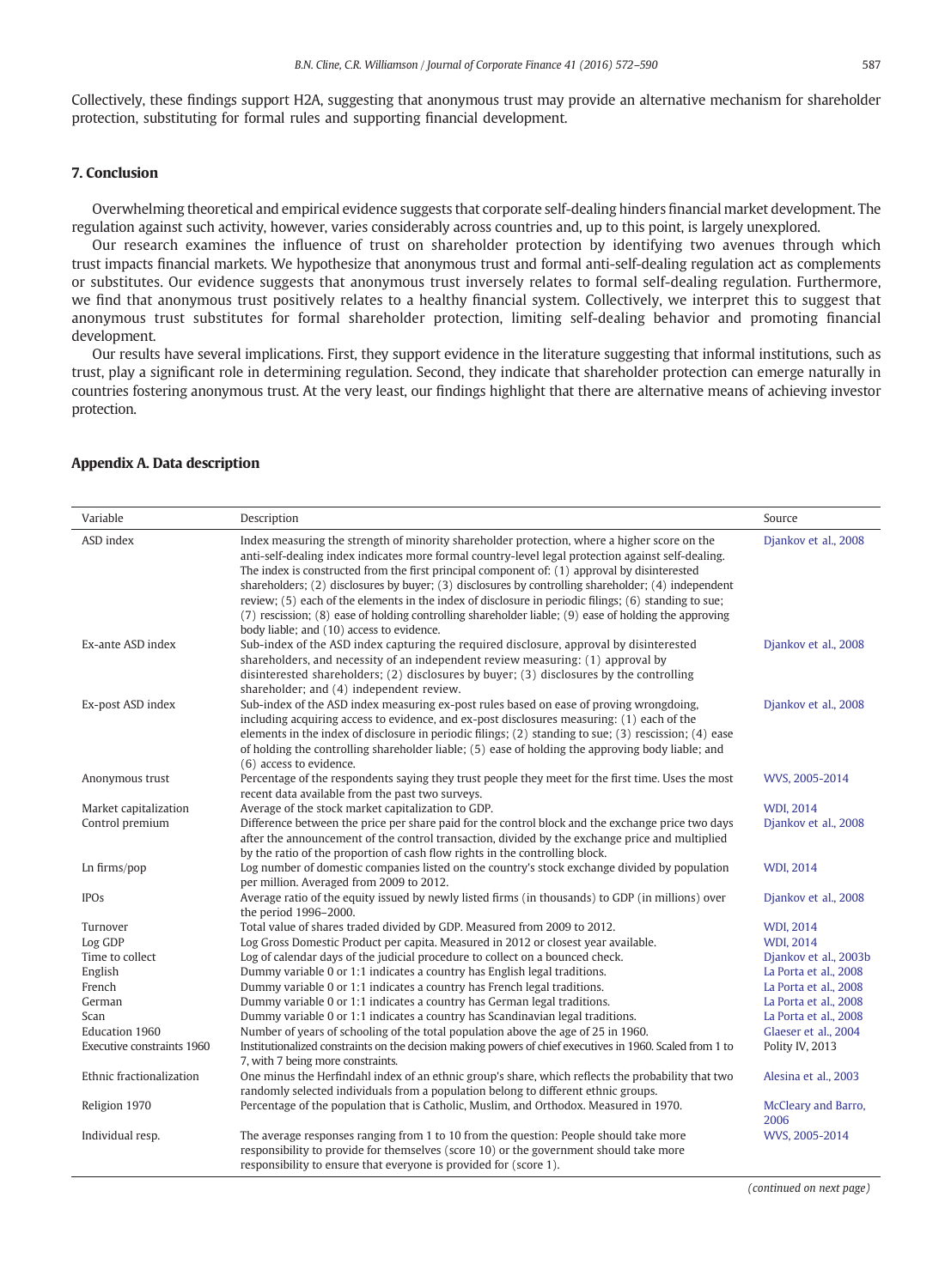### <span id="page-16-0"></span>**Appendix A** (continued)

| Variable                               | Description                                                                                                                                                                                                                                                                                                                 | Source                                     |
|----------------------------------------|-----------------------------------------------------------------------------------------------------------------------------------------------------------------------------------------------------------------------------------------------------------------------------------------------------------------------------|--------------------------------------------|
| Uncertainty avoidance                  | The degree to which members of society are comfortable in unstructured situations. Highly<br>uncertainty avoidant cultures are characterized by a strong need for predictability and control<br>over the environment.                                                                                                       | Hofstede, 2001                             |
| Power distance                         | Measures the degree to which less powerful members of society accept and expect power to be<br>distributed unequally capturing how society handles inequalities among people. In low power<br>distance cultures, people strive to equalize the distribution of power and demand justification for<br>inequalities of power. | Hofstede, 2001                             |
| Individualism                          | The degree to which individuals are integrated into groups; assumes weak ties among group members.<br>Denotes the extent to which society sees people primarily as individuals looking after themselves (high<br>individualism) or primarily as members of tightly knit communities (low individualism).                    | Hofstede, 2001                             |
| Masculinity                            | Reflects the emphasis in society on caring for others, solidarity, and quality of life (Femininity),<br>as opposed to achievement and success (Masculinity).                                                                                                                                                                | Hofstede, 2001                             |
| Democracy                              | Captures the level of democracy ranging from 0 to 10 with 10 representing strong democracy.<br>Measured in 2013.                                                                                                                                                                                                            | Polity IV, 2013                            |
| Corruption                             | Corruption captures perceptions of the extent to which public power is exercised for private gain,<br>including both petty and grand forms of corruption, as well as "capture" of the state by elites and<br>private interests. Measured in 2012.                                                                           | <b>WGI, 2014</b>                           |
| Rule of law                            | Measures the perceptions of the extent to which agents have confidence in and abide by the rules<br>of society, and in particular the quality of contract enforcement, property rights, the police, and the<br>courts, as well as the likelihood of crime and violence.                                                     | <b>WGI, 2014</b>                           |
| Reg. quality                           | Regulatory quality captures perceptions of the ability of the government to formulate and<br>implement sound policies and regulations that permit and promote private sector development.<br>Measured in 2012.                                                                                                              | <b>WGI, 2014</b>                           |
| Native<br>Unemployment                 | The percentage of a country's population with native ancestry in 1500 CE.<br>Refers to the share of the labor force that is without work but available for and seeking<br>employment. Measured in 2012 or closest year available.                                                                                           | Ashraf and Galor, 2013<br><b>WDI, 2014</b> |
| Growth                                 | Annual percentage growth rate of GDP per capita. Measured in 2012 or closest year available.                                                                                                                                                                                                                                | <b>WDI.2014</b>                            |
| Avg. school                            | Average years of schooling of the population over age 25 in 2000 or last year available.                                                                                                                                                                                                                                    | Barro and Lee, 2001                        |
| Newspaper                              | Logarithmic number of newspapers and periodicals in circulation per thousand inhabitants in<br>2000 (or closest available).                                                                                                                                                                                                 | Djankov et al., 2008                       |
| Pronoun drop                           | Dummy variable equal to 1 if the country's population speaks a language in which pronoun drop is<br>permitted.                                                                                                                                                                                                              | Licht et al., 2007                         |
| Rainfall variation<br>Genetic distance | The natural log of the coefficient of intertemporal variation of monthly rainfall from 1900 through 2009.<br>Measure of a country's genetic distance from the United States based on similarly non-expressed                                                                                                                | <b>Davis, 2016</b><br>Spolaore and         |
|                                        | genetic material.                                                                                                                                                                                                                                                                                                           | Wacziarg, 2009                             |

# Appendix B. First stage IV estimation

This table reports first stage regressions with the anonymous trust as the dependent variable. Pronoun drop equals one if the country's population speaks a language in which pronoun drop is permitted. Rainfall variation is natural log of the coefficient of intertemporal variation of monthly rainfall from 1900 through 2009. Genetic distance is a country's genetic distance from United States. All other variables are as described in [Appendix A](#page-15-0). Robust standard errors are reported in parenthesis. \*\*\*, \*\* and \*denote significance at 1%, 5%, and 10%, respectively.

| Dep. var: Anonymous trust | (1)          | (2)          | (3)         | (4)         |
|---------------------------|--------------|--------------|-------------|-------------|
| Pronoun drop              | $-11.766***$ | $-11.659***$ | $-12.301**$ | $-11.446**$ |
|                           | (2.963)      | (3.050)      | (3.584)     | (3.589)     |
| Rainfall variation        | 12.601***    | 13.129**     | 10.779**    | $10.410**$  |
|                           | (3.398)      | (4.050)      | (3.335)     | (3.577)     |
| Genetic distance          | $-0.005**$   | $-0.005**$   | $-0.006**$  | $-0.006**$  |
|                           | (0.002)      | (0.002)      | (0.002)     | (0.002)     |
| Democracy                 |              | 0.486        |             | 0.056       |
|                           |              | (0.446)      |             | (0.505)     |
| Corruption                |              | 4.572        |             | 5.968       |
|                           |              | (5.509)      |             | (5.235)     |
| Rule of law               |              | 0.673        |             | $-3.030$    |
|                           |              | (6.864)      |             | (6.413)     |
| Reg. quality              |              | $-6.770$     |             | $-2.958$    |
|                           |              | (4.971)      |             | (5.835)     |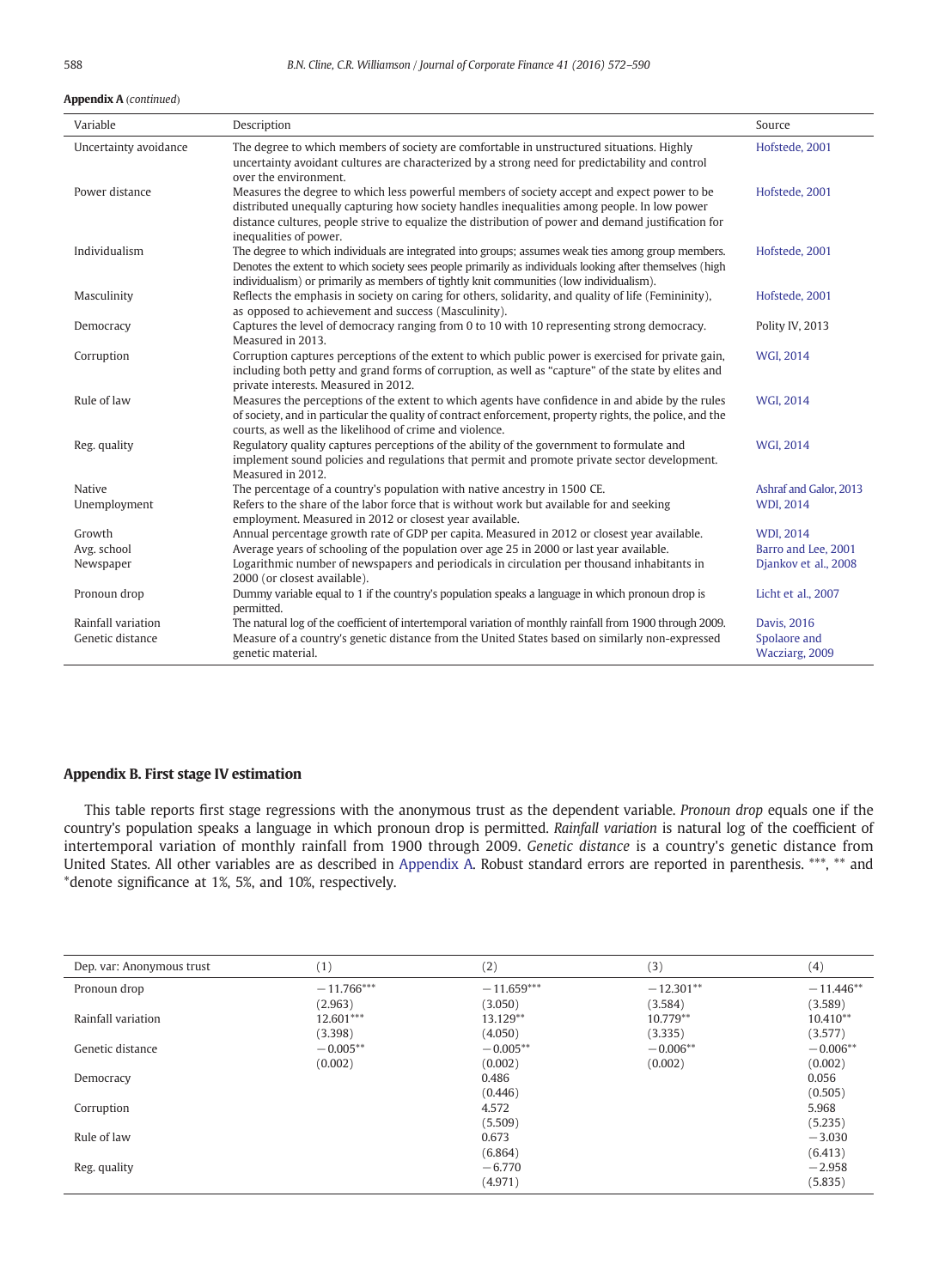#### <span id="page-17-0"></span>A**ppendix B** (continued)

| Dep. var: Anonymous trust | (1)       | (2)       | (3)        | (4)        |
|---------------------------|-----------|-----------|------------|------------|
| Native                    |           | $-3.756$  |            | $-1.659$   |
|                           |           | (6.464)   |            | (6.208)    |
| Unemployment              |           |           | $0.598**$  | $0.614**$  |
|                           |           |           | (0.257)    | (0.284)    |
| Growth                    |           |           | $-0.014$   | $-0.141$   |
|                           |           |           | (0.733)    | (0.776)    |
| Avg. school               |           |           | $-0.193$   | $-0.024$   |
|                           |           |           | (0.746)    | (0.742)    |
| Newspaper                 |           |           | $4.101*$   | 2.697      |
|                           |           |           | (2.289)    | (2.254)    |
| French                    | $-5.839*$ | $-5.054$  | $-8.160**$ | $-8.262**$ |
|                           | (3.294)   | (3.421)   | (2.880)    | (3.249)    |
| German                    | $-0.110$  | 1.372     | $-3.771$   | $-2.669$   |
|                           | (5.003)   | (6.222)   | (4.625)    | (5.653)    |
| Scan                      | 21.441*** | 20.790**  | 15.889***  | 15.496**   |
|                           | (4.697)   | (6.840)   | (4.295)    | (6.596)    |
| Log GDP                   | 5.297**   | 5.383     | 2.039      | 1.837      |
|                           | (1.597)   | (3.334)   | (2.251)    | (4.995)    |
| Constant                  | $-11,039$ | $-12.189$ | 1.921      | 9.726      |
|                           | (15.081)  | (30.679)  | (17.134)   | (40.511)   |
| Observations              | 42        | 42        | 40         | 40         |
| Adj. $R^2$                | 68%       | 67%       | 76%        | 74%        |
| F-stat                    | 48.08     | 48.76     | 22.53      | 13.43      |

#### References

Acemoglu, D., Johnson, S., Robinson, J.A., 2001. [The colonial origins of comparative development: an empirical investigation. Am. Econ. Rev. 91, 1369](http://refhub.elsevier.com/S0929-1199(16)30096-7/rf0005)–1401. Acemoglu, D., Johnson, S., Robinson, J.A., 2002. [Reversal of fortune: geography and institutions in the making of the modern world income distribution. Q. J. Econ. 117,](http://refhub.elsevier.com/S0929-1199(16)30096-7/rf0010) [1231](http://refhub.elsevier.com/S0929-1199(16)30096-7/rf0010)–1294.

Aghion, P., Algan, Y., Cahuc, P., Shleifer, A., 2010. [Regulation and distrust. Q. J. Econ. 125, 1015](http://refhub.elsevier.com/S0929-1199(16)30096-7/rf0015)-1049.

Alesina, A., La Ferrara, E., 2002. [Who trust others? J. Public Econ. 85, 207](http://refhub.elsevier.com/S0929-1199(16)30096-7/rf0020)–234.

Alesina, A., Devleeschauwer, A., Easterly, W., Kurlat, S., Wacziarg, R., 2003. [Fractionalization. J. Econ. Growth 8, 155](http://refhub.elsevier.com/S0929-1199(16)30096-7/rf0025)–194.

Algan, Y., Cahuc, P., 2010. [Inherited trust and growth. Am. Econ. Rev. 100, 2060](http://refhub.elsevier.com/S0929-1199(16)30096-7/rf0030)–2092.

Algan, Y., Cahuc, P., 2013. Trust, growth and well-being: new evidence and policy implications. in the Handbook of Economic Growth, Vol. 2, 49–120, (2014), edited by Steven N. Durlauf and Philippe Aghion (the "Editor").

Allen, F., Chakrabarti, R., De, S., Qian, J., Qian, M., 2012. [Financing firms in India. J. Financ. Intermed. 21, 409](http://refhub.elsevier.com/S0929-1199(16)30096-7/rf0035)–445.

Allen, F., Qian, J., Qian, M., 2005. [Law, finance, and economic growth in China. J. Financ. Econ. 77, 57](http://refhub.elsevier.com/S0929-1199(16)30096-7/rf0040)–116.

Ashraf, Q., Galor, O., 2013. The 'out of Africa' [hypothesis, human genetic diversity, and comparative economic development. Am. Econ. Rev. 103, 1](http://refhub.elsevier.com/S0929-1199(16)30096-7/rf0045)–46.

Banfield, E.C., 1958. [The Moral Basis of a Backward Society. The Free Press, New York, New York.](http://refhub.elsevier.com/S0929-1199(16)30096-7/rf0050)

Barro, R., Lee, J.W., 2001. [International data on educational attainment. Updates and Implications Oxford Economic Papers. Vol. 53, pp. 541](http://refhub.elsevier.com/S0929-1199(16)30096-7/rf0055)–563.

Beck, T., Demirguc-Kunt, A., Levine, R., 2003. [Law and finance: why does legal origin matter? J. Comp. Econ. 3, 653](http://refhub.elsevier.com/S0929-1199(16)30096-7/rf0060)–675.

Berggren, N., Jordahl, H., 2006. [Free to trust? Economic freedom and social capital. Kyklos 59, 141](http://refhub.elsevier.com/S0929-1199(16)30096-7/rf0065)–169.

Bertrand, M., Mullainathan, S., 2001. [Do people mean what they say? Implications for subjective survey data. Am. Econ. Rev. 91, 67](http://refhub.elsevier.com/S0929-1199(16)30096-7/rf0070)–72.

Bjørnskov, C., 2007. [Determinants of generalized trust: a cross-country comparison. Public Choice 130, 1](http://refhub.elsevier.com/S0929-1199(16)30096-7/rf0075)–21.

Bjørnskov, C., 2010. [How does social trust lead to better governance? An attempt to separate electoral and bureaucratic mechanisms. Public Choice 144, 323](http://refhub.elsevier.com/S0929-1199(16)30096-7/rf0080)–346.

Bowles, S., 1998. [Endogenous preferences: the cultural consequences of markets and other economic institutions. J. Econ. Lit. 36, 75](http://refhub.elsevier.com/S0929-1199(16)30096-7/rf0085)–111.

Carlin, B., Dorobantu, F., Viswanathan, S., 2009. [Public trust, the law, and financial investment. J. Financ. Econ. 92, 321](http://refhub.elsevier.com/S0929-1199(16)30096-7/rf0090)–341.

Chen, K., Chen, Z., Wei, K., 2009. [Legal protection of investors, corporate governance, and the cost of equity capital. J. Corp. Finance 15, 273](http://refhub.elsevier.com/S0929-1199(16)30096-7/rf0095)–289.

Cingano, F., Pinotti, P., 2012. [Trust, firm organization and the structure of production. Working Papers. Università Commerciale Luigi Bocconi](http://refhub.elsevier.com/S0929-1199(16)30096-7/rf0100).

Coffee Jr., J., 1999. [The future as history: the prospects for global convergence in corporate governance and its implications. Northwest. Univ. Law Rev. 93, 641](http://refhub.elsevier.com/S0929-1199(16)30096-7/rf0105)–708. Coleman, J., 1990. [Foundations of Social Theory. Harvard University Press](http://refhub.elsevier.com/S0929-1199(16)30096-7/rf0110).

Dal Bo, P., Forster, A., Putterman, L., 2010. [Institutions and behavior, experimental evidence on the effects of democracy. Am. Econ. Rev. 100, 2205](http://refhub.elsevier.com/S0929-1199(16)30096-7/rf0115)–2229.

Davis, L., 2016. [Individual responsibility and economic development: evidence from rainfall data. Kyklos 69, 426](http://refhub.elsevier.com/S0929-1199(16)30096-7/rf0120)–470.

Dixit, A., 2004. [Lawlessness and Economics: Alternative Modes of Governance. Princeton University Press Princeton, New Jersey](http://refhub.elsevier.com/S0929-1199(16)30096-7/rf0125). Djankov, S., La Porta, R., Lopez-de-Silanes, F., Shlefier, A., 2002. [The regulation of entry. Q. J. Econ. 117, 1](http://refhub.elsevier.com/S0929-1199(16)30096-7/rf0130)–37.

Djankov, S., La Porta, R., Lopez-de-Silanes, F., Shlefier, A., 2003a. [Courts. Q. J. Econ. 118, 453](http://refhub.elsevier.com/S0929-1199(16)30096-7/rf0135)–518.

Djankov, S., Glaeser, E., La Porta, R., Lopez-de-Silanes, F., Shleifer, A., 2003b. [The new comparative economics. J. Comp. Econ. 31, 595](http://refhub.elsevier.com/S0929-1199(16)30096-7/rf0140)–619.

Djankov, S., La Porta, R., Lopez-de-Silanes, F., Shleifer, A., 2008. [The law and economics of self-dealing. J. Financ. Econ. 88, 430](http://refhub.elsevier.com/S0929-1199(16)30096-7/rf0145)–465.

Durante, R., 2010. [Risk cooperation and the economic origin of social trust: an empirical investigation. Economic Department, Sciences-Po. Working Paper](http://refhub.elsevier.com/S0929-1199(16)30096-7/rf0150).

Durnev, A., Kim, H., 2005. [To steal or not to steal: firm attributes, legal environment, and valuation. J. Financ. 60, 1461](http://refhub.elsevier.com/S0929-1199(16)30096-7/rf0155)–1493.

Dyck, A., Zingales, L., 2004. [Private benefits of control: an international comparison. J. Financ. 59, 537](http://refhub.elsevier.com/S0929-1199(16)30096-7/rf0160)–600.

Fukuyama, F., 1995. [Trust: The Social Virtues and the Creation of Prosperity. Simon and Schuster, New York](http://refhub.elsevier.com/S0929-1199(16)30096-7/rf0165).

Glaeser, E., La Porta, R., Lopez-de-Silanes, F., Shleifer, A., 2004. [Do institutions cause growth? J. Econ. Growth 9, 271](http://refhub.elsevier.com/S0929-1199(16)30096-7/rf0170)–303.

Gorodnichenko, Y., Roland, G., 2011. [Which dimensions of culture matter for long-run growth? Am. Econ. Rev. Pap. Proc. 101, 492](http://refhub.elsevier.com/S0929-1199(16)30096-7/rf0175)–498.

Griffin, D., Guedhami, O., Kwok, C., Li, K., Shao, L., 2014. National Culture, Corporate Governance Practices, and Firm Performance. (Available at) SSRN:[http://ssrn.com/](http://ssrn.com/abstract=2400078) [abstract=2400078.](http://ssrn.com/abstract=2400078)

Grossman, S.J., Hart, O.D., 1988. [One share/one vote and the market for corporate control. J. Financ. Econ. 20, 175](http://refhub.elsevier.com/S0929-1199(16)30096-7/rf0180)–202.

Guiso, L., Sapienza, P., Zingales, L., 2003. [People's opium? Religion and economic attitudes. J. Monet. Econ. 50, 225](http://refhub.elsevier.com/S0929-1199(16)30096-7/rf0185)–282.

Guiso, L., Sapienza, P., Zingales, L., 2004. [The role of social capital in financial development. Am. Econ. Rev. 94, 526](http://refhub.elsevier.com/S0929-1199(16)30096-7/rf0190)–556.

Guiso, L., Sapienza, P., Zingales, L., 2006. [Does culture affect economic outcomes? J. Econ. Perspect. 20, 23](http://refhub.elsevier.com/S0929-1199(16)30096-7/rf0195)–48.